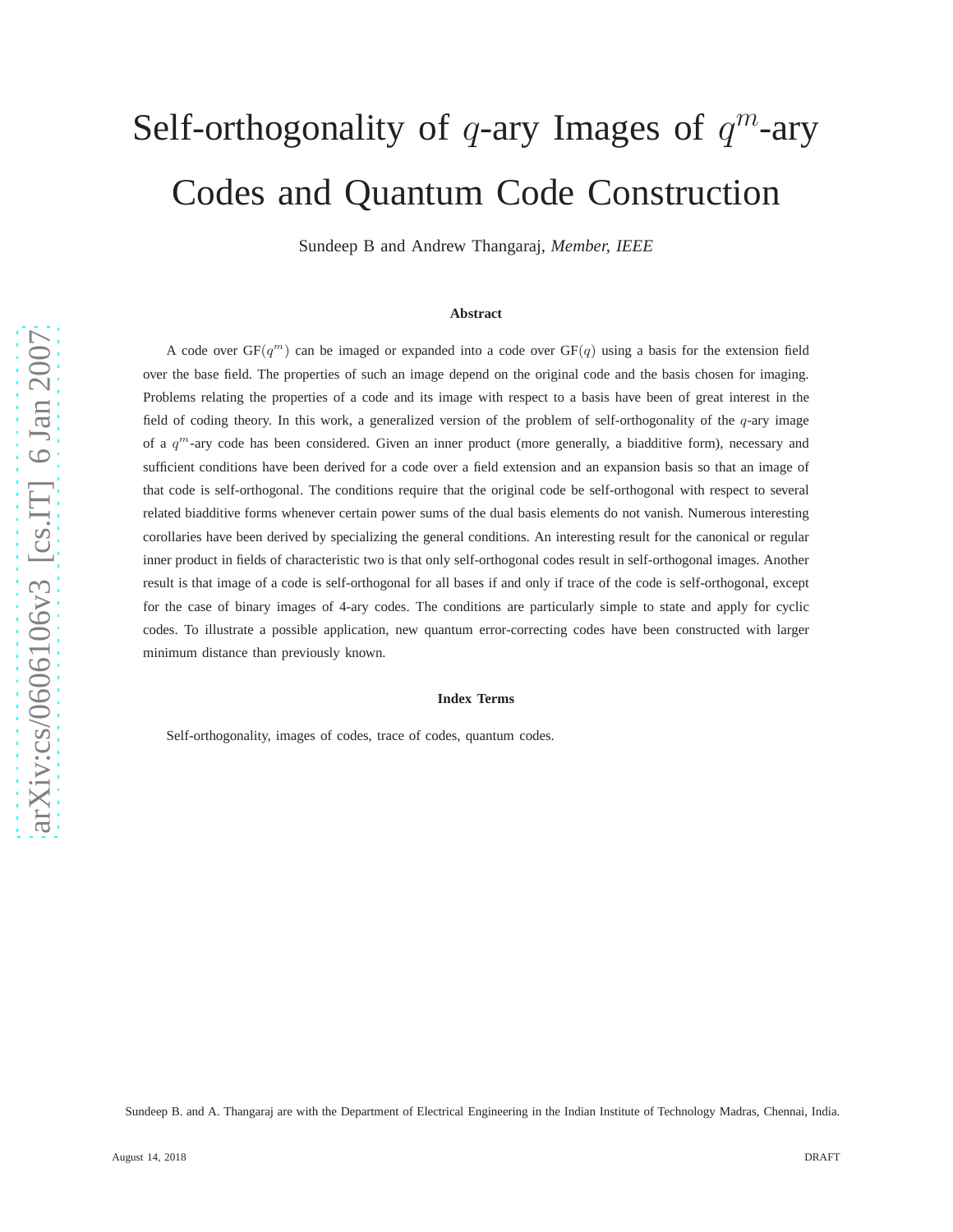# Self-orthogonality of  $q$ -ary Images of  $q^m$ -ary Codes and Quantum Code Construction

#### I. INTRODUCTION

Linear codes are subspaces of vector spaces over a finite field. To find efficient codes over a particular field, it is often-times beneficial to look for codes over an extension field. Since the extension field is a vector space over the base field, any vector in a vector space over the extension field can be *imaged* into a vector over the base field by expanding each coordinate with respect to a basis for the extension field. Reed-Solomon (RS) codes, one of the most successful codes in practice, form a popular example of a code construction over extension fields. The binary image of RS codes is used in many applications such as magnetic hard disk drives, optical drives and deep space communications. Codes formed as images of a code over an extension field turn out to have some useful properties and advantages such as protection against burst errors and ease of encoding and decoding.

While images of codes have been successfully used in practice, a precise description of their algebraic properties has been a challenge in the field of coding theory for a long time. Problems related to codes over extension fields and their images continue to remain unsolved today [\[3,](#page-18-0) Chapter 10]. A few problems have attracted some attention in the past. The problem of determining when the q-ary image of a cyclic code over  $GF(q^m)$  is cyclic was solved in [\[7\]](#page-18-1) by using a module structure for images. Perhaps the most interesting problem related to images is the determination of minimum distance of the image of a code. Many versions of this problem have been studied in works such as [\[6\]](#page-18-2), [\[5\]](#page-18-3). Properties of the images of codes have also been studied with respect to soft-decision decoding [\[2\]](#page-18-4), [\[9\]](#page-18-5).

In this paper, we study the problem of self-orthogonality of q-ary images of  $q^m$ -ary codes  $(q = p^r, p$  prime). We derive necessary and sufficient conditions on the original code and the basis such that the image is self-orthogonal with respect to a given product. Our primary result is that self-orthogonality of the image with respect to a particular product (such as  $\sum xy$ ) depends on self-orthogonality of the original code with respect to several conjugate products (such as  $\sum xy^{p^i}$ ) whenever suitable power sums of the dual basis elements do not vanish. The manner in which the condition on the basis separates from the condition on the code and controls self-orthogonality is an illustration of the strong structure of images of codes. In our most general results, self-orthogonality of images of *scalable* codes (scalar multiple of a codeword is a codeword; sum of two different codewords need not be a codeword) is studied with respect to a given biadditive form in vector spaces over finite fields. The structure of general biadditive forms over finite fields is exploited in deriving the necessary and sufficient conditions for self-orthogonality.

The important special case of the canonical inner product  $(\sum xy)$  in studied in detail. For this case, the following interesting conclusions can be readily shown using our results: (1) Only self-orthogonal codes result in selforthogonal images in characteristic-2 fields under the canonical inner product. Surprisingly, this result is not true for images over odd-characteristic fields with respect to the canonical inner product. (2) Self-orthogonality of the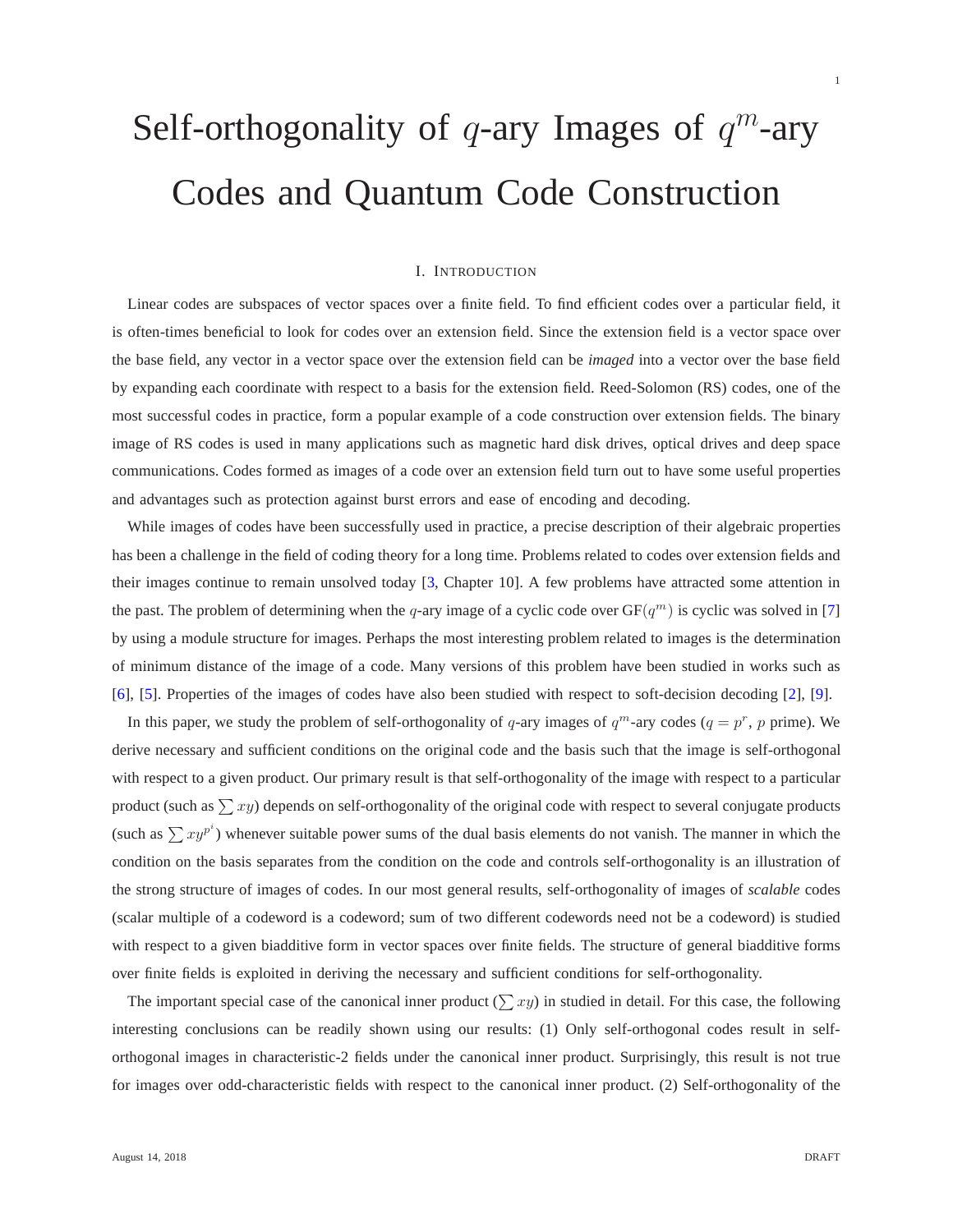$\mathfrak{D}$ 

code is by itself not sufficient to make an image self-orthogonal with respect to the canonical inner product. For many bases of imaging, the code will have to be self-orthogonal with respect to other inner products.

Using our results, we have also studied the relationship between the self-orthogonality of the trace and the image of a code. Since the image of a code is a concatenation of codewords from the trace of the code, the trace of the code plays an important role in determining the orthogonality properties of the image [\[6\]](#page-18-2), [\[8\]](#page-18-6). Self-orthogonality of the trace can be determined as a corollary to many of our results concerning images. In particular, we have shown that the trace is self-orthogonal if and only if all images are self-orthogonal with only a single exception of images of codes from GF(4) to GF(2). For the case of quadratic extensions (GF( $q^2$ ) over GF( $q$ )) and Hermitian inner products, we provide complete analysis that results in a simple criteria to check if an image can be self-orthogonal without the trace being self-orthogonal.

An important application for self-orthogonal codes is in the construction of quantum codes [\[1\]](#page-18-7). We expand on the codes provided in [\[8\]](#page-18-6) and provide constructions for a larger set of quantum codes from self-orthogonal GF(4)- images of codes over GF(4<sup>m</sup>). As shown in [\[1\]](#page-18-7), quantum error correcting codes can be obtained from linear codes over GF(4) which are self-orthogonal w.r.t the Hermitian inner product  $\sum xy^2$ . We state the theorem found in [\[1\]](#page-18-7) for completeness:

*Theorem 1 (Calderbank et al [\[1\]](#page-18-7)):* Suppose  $\mathscr C$  is a  $(n, k)$  linear code over GF(4) self-orthogonal w.r.t the Hermitian inner product and d is the minimum weight of  $\mathscr{C}^{\perp}\backslash\mathscr{C}$ . Then, an  $[[n, n-2k, d]]$  quantum code can be obtained from  $\mathscr C$ .

Hence, an  $(n, k, d)$  code over  $GF(4<sup>m</sup>)$  with 4-ary images self-orthogonal w.r.t the Hermitian inner product leads to an  $[[mn, mn - 2mk, d']]$  quantum code, where d' is the minimum distance of  $\mathscr{C}^{\perp}\backslash\mathscr{C}$ . Additionally,  $d' \geq d^{\perp}$ , where  $d^{\perp}$  is the minimum distance of  $\mathscr{C}^{\perp}$ .

In [\[8\]](#page-18-6), cyclic codes over  $GF(4^m)$  whose 4-ary traces are self-orthogonal w.r.t the Hermitian inner product have been considered and their images have been used to obtain a class of quantum codes. Theorems [8](#page-10-0) and [9](#page-10-1) below show that, in general, requiring  $Tr(\mathcal{C})$  to be self-orthogonal is stronger that requiring  $Im_{\mathcal{B}}(\mathcal{C})$  to be self-orthogonal. We give examples of some RS codes whose 4-ary images are self-orthogonal w.r.t the Hermitian inner product but not the trace thus getting a class of codes larger than that given in [\[8\]](#page-18-6). This also leads to codes having larger minimum distance for the same codelength than those given in [\[8\]](#page-18-6).

To the best of our knowledge, all of our above results for self-orthogonality of images and traces of scalable codes with respect to biadditive forms appear to be new. Many results for the special case of the canonical inner product do not appear to be well-known either. A prior work on self-orthogonality of images is [\[4\]](#page-18-8), where conditions for self-orthogonality of binary images of single-frequency cyclic codes with respect to the canonical inner product have been derived; the conditions in [\[4\]](#page-18-8) are specific to single-frequency cyclic codes over characteristic-2 fields and binary imaging. As stated above, we have studied a much more generalized version of the self-orthogonality problem for images and traces, and derived several interesting and novel results for more general codes and biadditive forms. An illustration of the usefulness of our results is the direct application to the construction of additive quantum error-correcting codes, which require self-orthogonal codes over GF(4) with respect to the Hermitian inner product.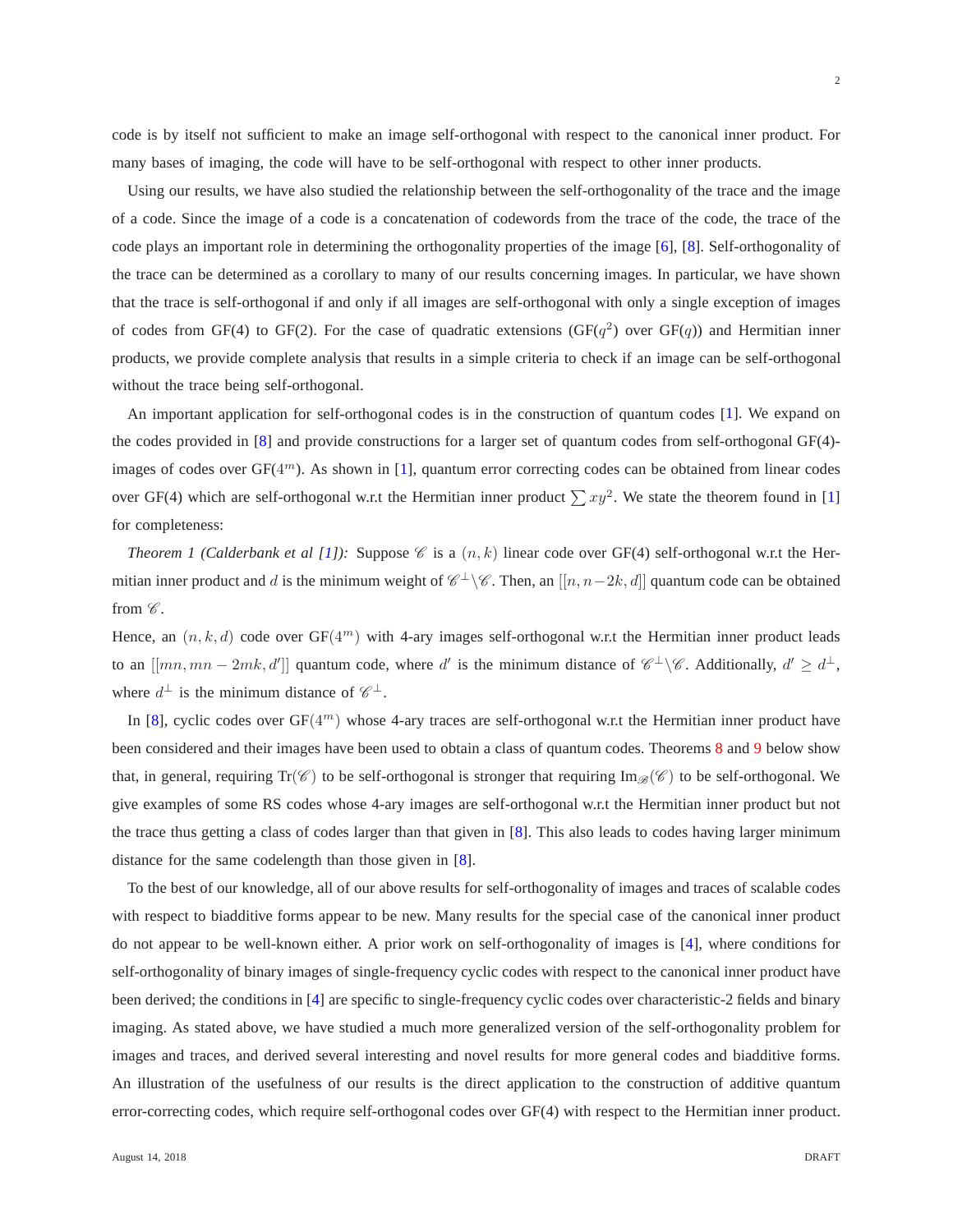3

The rest of the paper is organized as follows. We introduce notation and some basic definitions in Section [II.](#page-3-0) Our main results are presented in the form of two theorems in Section [III.](#page-4-0) Numerous special cases and interesting results are derived and studied in Section [IV.](#page-10-2) The simple case of quadratic extension ( $GF(q^2)$  over  $GF(q)$ ) is explored in detail in Section [V.](#page-13-0) Several examples of self-orthogonal images and construction of new quantum codes is presented in Section [VI.](#page-15-0) We conclude in Section [VII](#page-18-9) with some discussion of results and remarks.

## II. DEFINITIONS AND NOTATION

<span id="page-3-0"></span>We begin by introducing our notation and stating a few relevant preliminary results. See [\[3\]](#page-18-0) as a reference for further details. Let p be a prime number and q a power of p - i.e.,  $q = p^r$  for some  $r > 0$ . Let  $GF(q)$  denote the finite field with q elements. The finite field  $GF(q^m)$  is a field extension of degree m of the field  $GF(q)$ . The trace map Tr:  $GF(q^m) \to GF(q)$  is defined as  $Tr(a) = a + a^q + \ldots + a^{q^{m-1}}$  for  $a \in GF(q^m)$ . Let  $\mathscr{B} = \{\beta_1, \beta_2, \ldots, \beta_m\}$  be a basis of  $GF(q^m)$  when seen as a vector space over  $GF(q)$ . Then there exists a unique basis  $\mathscr{B}' = \{\beta'_1, \beta'_2, \dots, \beta'_m\}$ such that  $\text{Tr}(\beta_i \beta'_j) = \delta_{ij}$  for  $1 \leq i, j \leq m$ .  $\mathcal{B}'$  is said to be the *dual basis* of  $\mathcal{B}$  and vice versa.  $\mathcal{B}$  is said to be a *self-dual basis* if  $\mathscr{B}' = \mathscr{B}$ . Clearly,  $a = \text{Tr}(\beta'_1 a)\beta_1 + \text{Tr}(\beta'_2 a)\beta_2 + \ldots + \text{Tr}(\beta'_m a)\beta_m$  for all  $a \in \text{GF}(q^m)$ . Hence,  $(Tr(\beta_1^{\prime}a), Tr(\beta_2^{\prime}a), \ldots, Tr(\beta_m^{\prime}a))$  are the coordinates of  $a \in GF(q^m)$  with respect to (w.r.t) the basis  $\mathscr{B}$ .

A *code*  $\mathscr C$  over  $GF(q^m)$  of length n is a subset of  $GF(q^m)^n$ . A *scalable code* is a code  $\mathscr C$  such that  $x \in \mathscr C \Rightarrow$  $\alpha x \in \mathscr{C}$   $\forall \alpha \in \mathrm{GF}(q^m)$ . In other words, a scalable code of length n over  $\mathrm{GF}(q^m)$  is a subset of  $\mathrm{GF}(q^m)^n$  consisting of straight lines through the origin. A *linear code*  $\mathscr C$  is a subspace of  $GF(q^m)^n$  and hence is scalable.

Let B and B' be as defined above. Define  $\text{Im}_{\mathscr{B}} : \text{GF}(q^m)^n \to \text{GF}(q)^{nm}$  and  $\text{Tr} : \text{GF}(q^m)^n \to \text{GF}(q)^n$  by

$$
\mathrm{Im}_{\mathscr{B}}((\alpha_1, \alpha_2, \dots, \alpha_n)) = (\mathrm{Tr}(\beta'_1 \alpha_1), \dots, \mathrm{Tr}(\beta'_1 \alpha_n), \dots, \mathrm{Tr}(\beta'_m \alpha_1), \dots, \mathrm{Tr}(\beta'_m \alpha_n))
$$
  

$$
\mathrm{Tr}((\alpha_1, \alpha_2, \dots, \alpha_n)) = (\mathrm{Tr}(\alpha_1), \mathrm{Tr}(\alpha_2), \dots, \mathrm{Tr}(\alpha_n)).
$$

In other words, Im<sub> $\mathscr{B}$ </sub> replaces every coordinate of a vector in GF $(q^m)^n$  with its coordinates w.r.t the basis  $\mathscr{B}$  and arranges these coordinates in a specific order and Tr replaces every coordinate of a vector in  $GF(q^m)^n$  with its trace. Im<sub>B</sub>(C) is called the *Image of* C w.r.t the basis B and  $Tr(\mathcal{C})$  is called the *Trace of* C. Clearly, Im<sub>B</sub>(C) and  $Tr(\mathscr{C})$  are codes over  $GF(q)$  of lengths nm and n respectively. Additionally, these codes are scalable (linear) if C is scalable (linear). Notice that if we set  $\mathcal{B}' = \{1\}$  (though not a basis) we will get  $Tr(\mathcal{C})$  as the *image*.

A function  $f: GF(q^m)^n \times GF(q^m)^n \to GF(q^m)$  is said to be a *biadditive form* if  $f(x+y, z) = f(x, z) + f(y, z)$ and  $f(z, x + y) = f(z, x) + f(z, y)$  for all  $x, y, z \in GF(q^m)^n$ . When studying self-orthogonality of traces and images of codes over  $GF(q^m)$ , it is useful to consider two other related biadditive forms. The first form is the natural restriction  $f: GF(q)^n \times GF(q)^n \to GF(q^m)$ . The restricted form is easily seen to be biadditive. The second induced biadditive form  $\tilde{f}: GF(q)^{nm} \times GF(q)^{nm} \rightarrow GF(q^m)$  is defined as

$$
\tilde{f}(x,y) = \sum_{i=0}^{m-1} f((x_{in+1}, x_{in+2}, \dots, x_{in+n}), (y_{in+1}, y_{in+2}, \dots, y_{in+n})),
$$

where  $x = (x_1, x_2, \dots, x_{nm})$ ,  $y = (y_1, y_2, \dots, y_{nm})$  are vectors in  $GF(q)^{mn}$ . We say that a code  $\mathscr{C}$  over  $GF(q^m)$ is *self-orthogonal* w.r.t a biadditive form f if  $f(x, y) = 0$  for all  $x, y \in \mathscr{C}$ . In this work, we consider the problem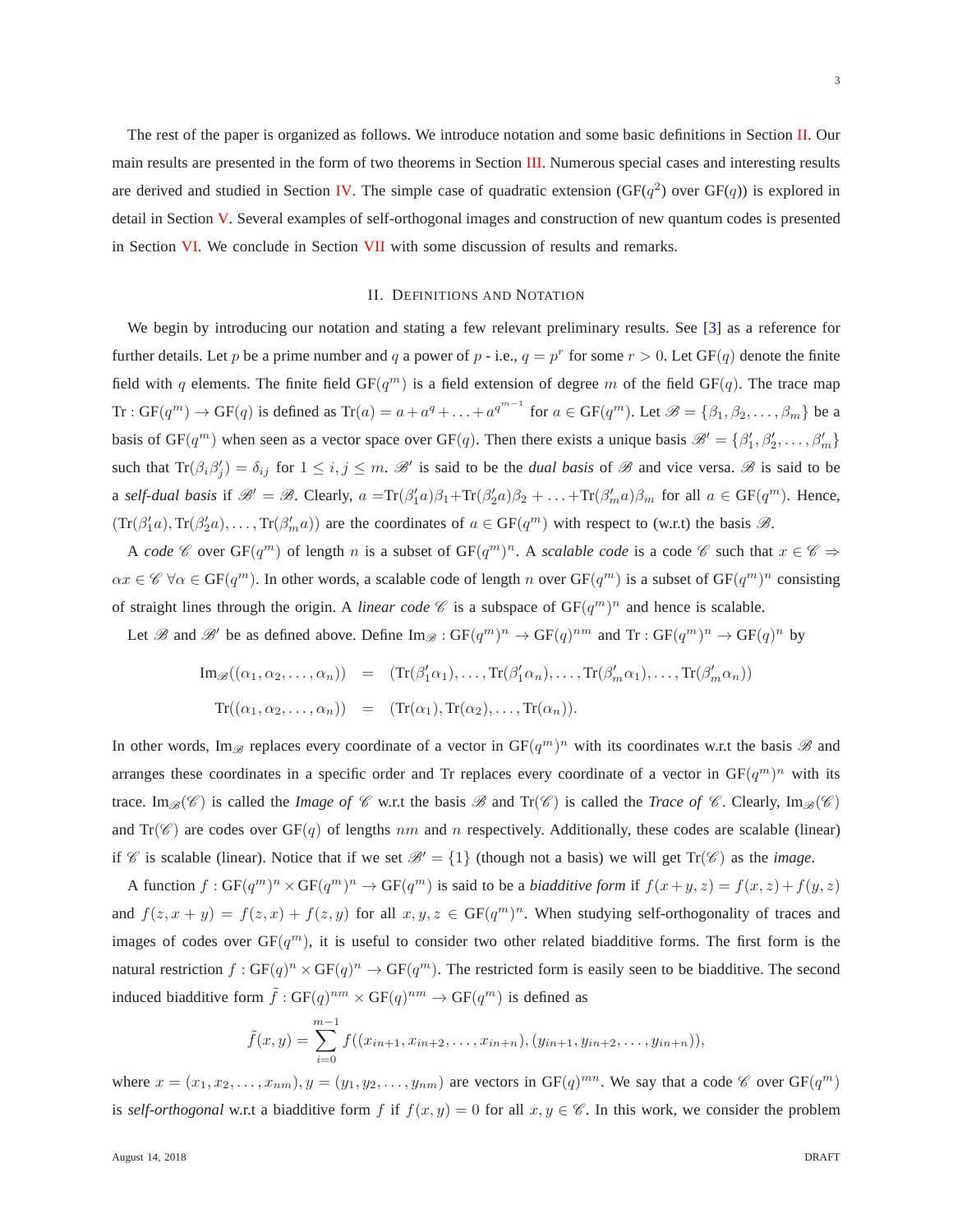of determining when  $\text{Im}_{\mathscr{B}}(\mathscr{C})$  and  $\text{Tr}(\mathscr{C})$  are self-orthogonal w.r.t the induced and restricted biadditive forms f and f, respectively, when  $\mathscr C$  is a scalable code.

Two particular cases of biadditive forms are important: if f is defined as  $f(x, y) = \sum_{i=1}^{n} x_i y_i$  then f is called the *canonical inner product* and if f is defined as  $f(x, y) = \sum_{i=1}^{n} x_i y_i^{q^k p^l}$  $a_i^{q^T} p^r$ , where  $0 \le k \le m-1$  and  $0 \le l \le r-1$ , then it is called a *Hermitian-type product* and is denoted by  $f_{kl}$ . We note that the induced and restricted forms obtained from the canonical inner product are also canonical inner products. Additionally, the Hermitian-type product defined by  $\tilde{h}_l((x_1, \ldots, x_{mn}), (y_1, \ldots, y_{mn})) = \sum_{i=1}^{mn} x_i y_i^{p^l}$  $i$ <sup>*p*</sup> is the form induced by  $f_{kl}$  and the Hermitiantype product defined by  $h_l((x_1,\ldots,x_n),(y_1,\ldots,y_n))=\sum_{i=1}^n x_i y_i^{p^l}$  $i$ <sup>*p*</sup> is the form obtained by restricting the domain of f. We consider these special cases and derive results specific to them.

## III. SELF-ORTHOGONALITY W.R.T BIADDITIVE FORMS

<span id="page-4-0"></span>In this section, we consider self-orthogonality of images and trace of a scalable code w.r.t biadditive forms. We derive the necessary and sufficient condition for self-orthogonality of images and trace and prove that selforthogonality of image for all bases is equivalent to self-orthogonality of trace. We need two lemmas. The first one concerns the structure of general biadditive forms over finite fields and the forms induced by them.

<span id="page-4-1"></span>*Lemma 2:* Let  $q = p^r$ , where p is a prime, and  $f : GF(q^m)^n \times GF(q^m)^n \to GF(q^m)$  be a biadditive form and  $\tilde{f}: GF(q)^{nm} \times GF(q)^{nm} \to GF(q^m)$  be the biadditive form induced by f. Then

$$
f((x_1, \ldots, x_n), (y_1, \ldots, y_n)) = \sum_{1 \le i, j \le n} \sum_{0 \le k, l \le rm-1} a_{ijkl} x_i^{p^k} y_j^{p^l},
$$

$$
\tilde{f}((x_1, \ldots, x_{nm}), (y_1, \ldots, y_{nm})) = \sum_{1 \le i, j \le n} \sum_{0 \le k, l \le r-1} \sum_{s=0}^{m-1} b_{ijkl} x_{sn+i}^{p^k} y_{sn+j}^{p^l}
$$

where  $a_{ijkl} \in \text{GF}(q^m)$  and  $b_{ijkl} = \sum_{0 \le u,v \le m-1} a_{ij(k+ur)(l+vr)}$ .

*Proof:* Since f is biadditive,  $f(ax, by) = ab(x, y)$  for all  $a, b \in GF(p)$  and  $x, y \in GF(q^m)^n$ . Let  $\{\beta_1, \ldots, \beta_{rm}\}$ be a basis of  $GF(q^m)$  over  $GF(p)$  and  $\{\beta'_1,\ldots,\beta'_{rm}\}$  be its dual basis. Let  $\{e_1,\ldots,e_n\}$  be the standard basis of  $GF(q^m)^n$  over  $GF(q^m)$ . Then  $(x_1, \ldots, x_n) = \sum_{i=1}^n x_i e_i$  and  $a = \sum_{s=1}^r Tr(\beta_s^t a) \beta_s$  (here the trace map is from  $GF(q^m)$  to  $GF(p)$ ) for all  $(x_1, \ldots, x_n) \in GF(q^m)^n$  and  $a \in GF(q^m)$ . Hence,

$$
f((x_1,...,x_n),(y_1,...,y_n)) = f(\sum_{i=1}^n \sum_{s=1}^{rm} \text{Tr}(\beta'_s x_i) \beta_s e_i, \sum_{j=1}^n \sum_{t=1}^{rm} \text{Tr}(\beta'_t y_j) \beta_t e_j)
$$
  
= 
$$
\sum_{1 \le i,j \le n} \sum_{1 \le s,t \le rm} \text{Tr}(\beta'_s x_i) \text{Tr}(\beta'_t y_j) f(\beta_s e_i, \beta_t e_j).
$$

Since  $\text{Tr}(\beta_s' x_i) = \beta_s' x_i + (\beta_s' x_i)^p + \ldots + (\beta_s' x_i)^{p^{r_m-1}}$  and  $\text{Tr}(\beta_t' y_j) = \beta_t' y_j + (\beta_t' y_j)^p + \ldots + (\beta_t' y_j)^{p^{r_m-1}}$ , we have

$$
f((x_1, ..., x_n), (y_1, ..., y_n)) = \sum_{1 \leq i, j \leq n} \sum_{1 \leq s, t \leq rm} \sum_{0 \leq k, l \leq rm-1} (\beta'_s x_i)^{p^k} (\beta'_t y_j)^{p^l} f(\beta_s e_i, \beta_t e_j)
$$
  
= 
$$
\sum_{1 \leq i, j \leq n} \sum_{0 \leq k, l \leq rm-1} a_{ijkl} x_i^{p^k} y_j^{p^l},
$$

,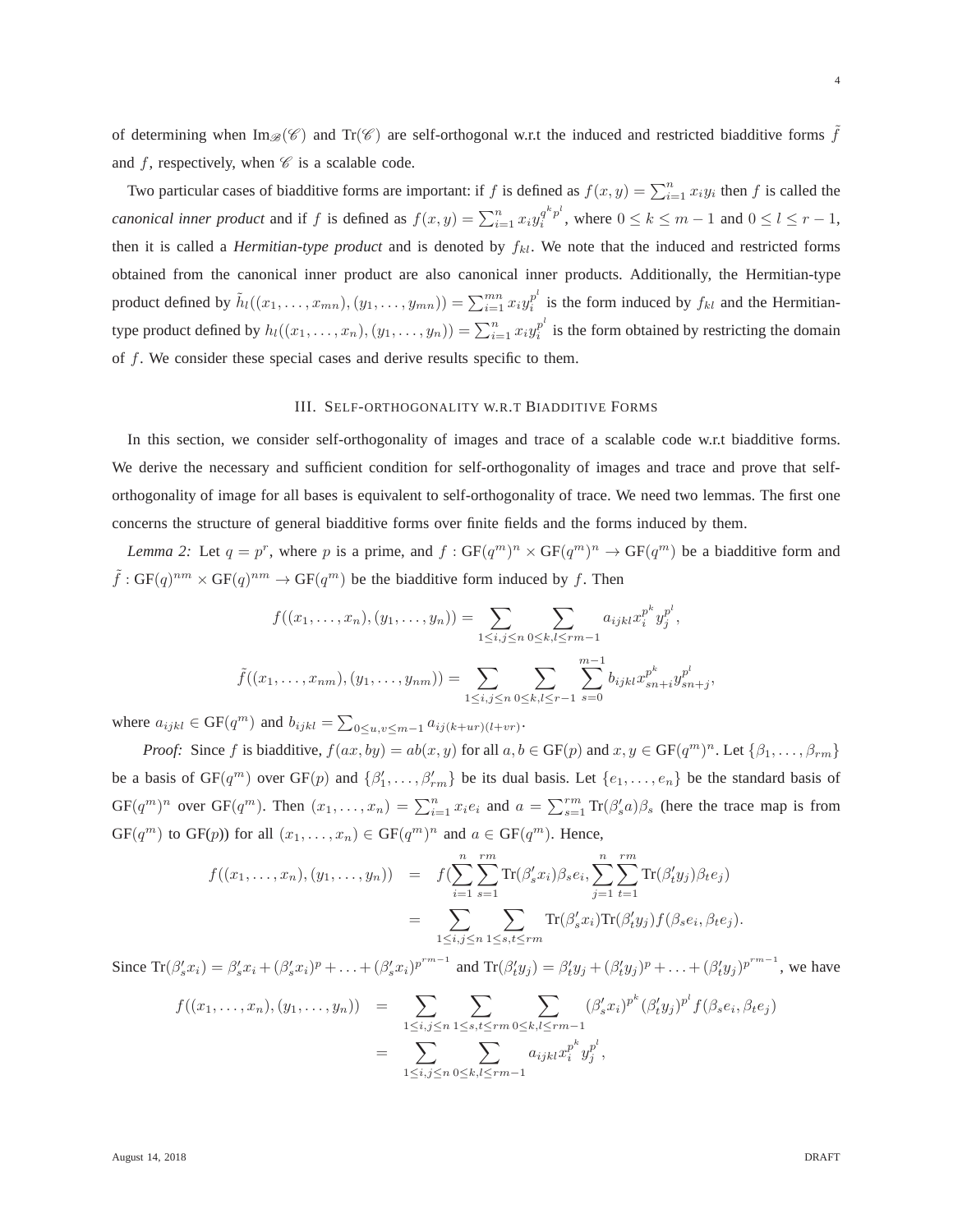where  $a_{ijkl} = \sum_{1 \le s,t \le rm} \beta_s'^{p^k} \beta_t^{'p^l}$  $t^{p}$   $f(\beta_{s}e_{i}, \beta_{t}e_{j})$ . By definition,

$$
\tilde{f}((x_1,\ldots,x_{nm}),(y_1,\ldots,y_{nm}))=\sum_{s=0}^{m-1}\sum_{1\leq i,j\leq n}\sum_{0\leq k,l\leq rm-1}a_{ijkl}x_{sn+i}^{p^k}y_{sn+j}^{p^l}.
$$

Since the coordinates satisfy  $X^q = X^{p^r} = X$ , we have

$$
\tilde{f}((x_1,\ldots,x_{nm}),(y_1,\ldots,y_{nm}))=\sum_{s=0}^{m-1}\sum_{1\leq i,j\leq n}\sum_{0\leq k,l\leq r-1}b_{ijkl}x_{sn+i}^{p^k}y_{sn+j}^{p^l},
$$

where  $b_{ijkl} = \sum_{0 \le u,v \le m-1} a_{ij(k+ur)(l+vr)}$ .

<span id="page-5-0"></span>The second lemma is a property of the trace map.

*Lemma 3:* Let Tr :  $GF(q^m) \to GF(q)$  be the trace map and  $a_0, \ldots, a_{q-1}$  be elements of  $GF(q^m)$ . Then  $Tr(a_0 +$  $\lambda a_1 + \lambda^2 a_2 + \ldots + \lambda^{q-1} a_{q-1} = 0$  for all  $\lambda \in \text{GF}(q^m)$  if and only if  $\text{Tr}(a_0), a_1, \ldots, a_{q-1}$  are all zero. *Proof:*

$$
Tr(a_0 + \lambda a_1 + \lambda^2 a_2 + \ldots + \lambda^{q-1} a_{q-1}) =
$$
  
\n
$$
a_0 + \lambda a_1 + \lambda^2 a_2 + \ldots + \lambda^{q-1} a_{q-1} +
$$
  
\n
$$
a_0^q + \lambda^q a_1^q + \lambda^{2q} a_2^q + \ldots + \lambda^{q(q-1)} a_{q-1}^q + \ldots
$$
  
\n
$$
a_0^{q^{m-1}} + \lambda^{q^{m-1}} a_1^{q^{m-1}} + \lambda^{2q^{m-1}} a_2^{q^{m-1}} + \ldots + \lambda^{q^{m-1}(q-1)} a_{q-1}^{q^{m-1}}
$$

Hence, we have  $q^m$  zeros for a polynomial of degree at most  $q^{m-1}(q-1)$  with coefficients in GF $(q^m)$ . This is possible if and only if all the coefficients are zero. Equating the constant term to zero, we get  $Tr(a_0) = 0$ . Equating the coefficients of  $\lambda$ ,  $\lambda^2$ ,  $\cdots$ ,  $\lambda^{q-1}$  to zero, we get  $a_1, \ldots, a_{q-1}$  are all zero.

## *A. Self-orthogonality of images and traces of codes*

We now state our main result concerning the self-orthogonality of images of codes in the following theorem.

*Theorem 4 (Self-orthogonality of*  $Im_{\mathcal{B}}(\mathscr{C})$ *):* Let  $\mathscr{C}$  be a scalable code over  $GF(q^m)$  of length n. Let  $q = p^r$ , where p is a prime number. Let B be a basis of  $GF(q^m)$  over  $GF(q)$  and  $\mathcal{B}' = {\beta_1, \dots, \beta_m}$  be its dual basis. Let  $f: GF(q^m)^n \times GF(q^m)^n \rightarrow GF(q^m)$  be given by

$$
f((x_1,\ldots,x_n),(y_1,\ldots,y_n)) = \sum_{1 \leq i,j \leq n} \sum_{0 \leq k,l \leq rm-1} a_{ijkl} x_i^{p^k} y_j^{p^l}
$$

for some  $a_{ijkl} \in GF(q^m)$ . Let  $\tilde{f}: GF(q)^{mn} \times GF(q)^{mn} \to GF(q^m)$  be the biadditive form induced by f. Let  $b_{ijkl} = \sum_{0 \le u,v \le m-1} a_{ij(k+ur)(l+vr)}$ . Then  $\text{Im}_{\mathscr{B}}(\mathscr{C})$  is self-orthogonal w.r.t  $\tilde{f}$  if and only if

$$
(\sum_{1 \le i,j \le n} b_{ijkl} x_i y_j^{p^{l-k}q^w}) (\sum_{s=1}^m \beta_s^{1+p^{l-k}q^w}) = 0
$$

for all  $(x_1, ..., x_n), (y_1, ..., y_n) \in \mathscr{C}, 0 \leq k, l \leq r - 1$  and  $0 \leq w \leq m - 1$ 

*Proof:* From Lemma [2,](#page-4-1)  $\text{Im}_{\mathscr{B}}(\mathscr{C})$  is self-orthogonal w.r.t  $\tilde{f}$  if and only if

$$
\sum_{1\leq i,j\leq n}\sum_{0\leq k,l\leq r-1}\sum_{s=1}^m b_{ijkl}\text{Tr}(\beta_sx_i)^{p^k}\text{Tr}(\beta_sy_j)^{p^l}=0 \quad \forall x=(x_1,\ldots,x_n), y=(y_1,\ldots,y_n)\in \mathscr{C}.
$$

August 14, 2018 DRAFT

<span id="page-5-1"></span>T.

5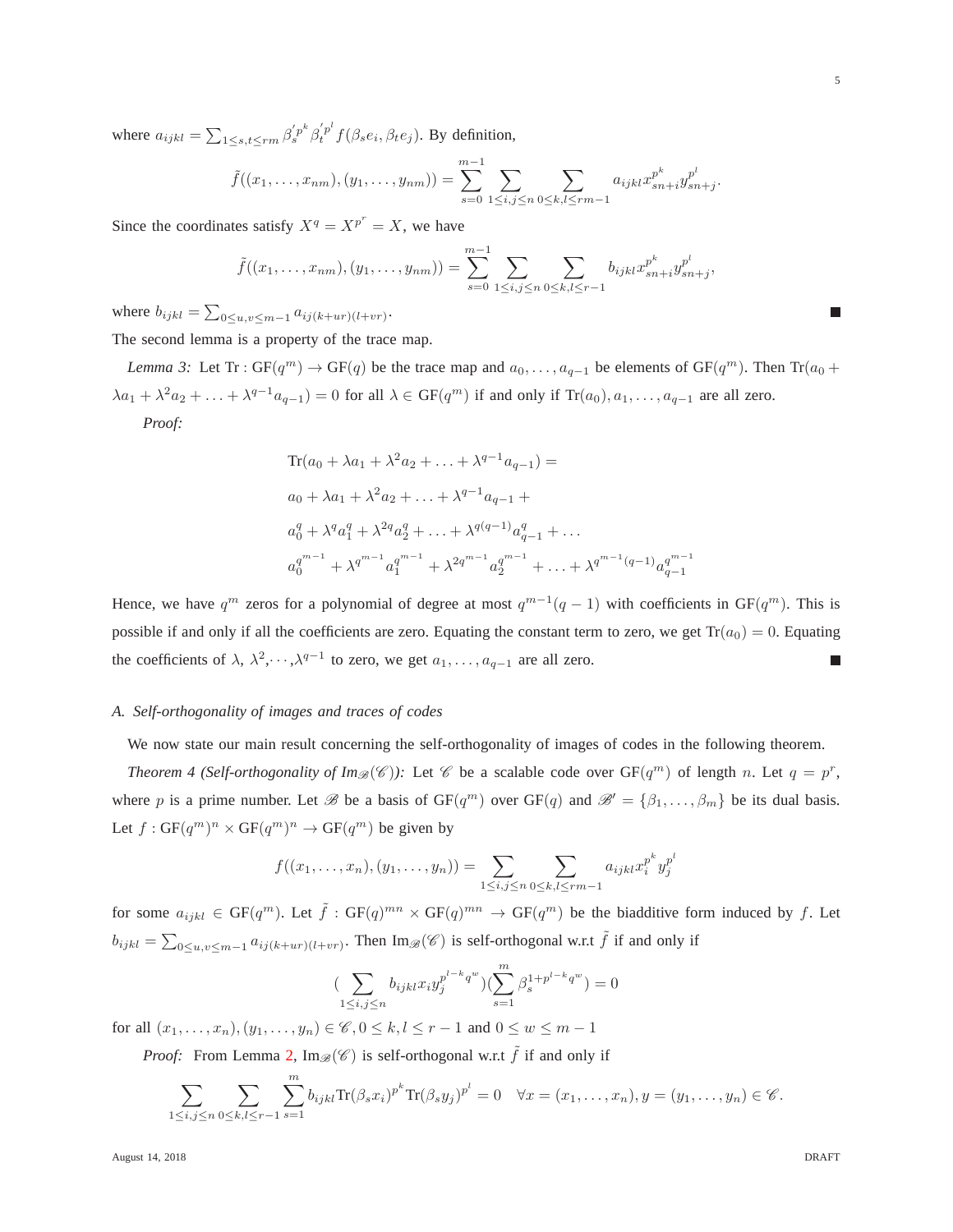Since  $\mathscr C$  is a scalable code, the above condition is equivalent to

$$
\sum_{1 \le i,j \le n} \sum_{0 \le k,l \le r-1} \sum_{s=1}^m b_{ijkl} \text{Tr}(\beta_s \lambda_1 x_i)^{p^k} \text{Tr}(\beta_s \lambda_2 y_j)^{p^l} = 0 \quad \forall x, y \in \mathscr{C}, \lambda_1, \lambda_2 \in \text{GF}(q^m).
$$

Let  $\{c_{ijklt}\}_{1 \leq t \leq m}$  be the coordinates of  $b_{ijkl}$  w.r.t some basis  $\{\gamma_1, \gamma_2, \ldots, \gamma_m\}$  of  $GF(q^m)$  over  $GF(q)$ . Writing  $b_{ijkl}$  as  $\sum_{t=1}^{m} c_{ijkl} \gamma_t$  we get that the above condition is equivalent to

$$
\sum_{t=1}^{m} \Bigg\{\sum_{\substack{1 \le i,j \le n \\ 0 \le k,l \le r-1 \\ 1 \le s \le m}} c_{ijklt} \text{Tr}(\beta_s \lambda_1 x_i)^{p^k} \text{Tr}(\beta_s \lambda_2 y_j)^{p^l}\Bigg\} \gamma_t = 0 \quad \forall x, y \in \mathscr{C}, \lambda_1, \lambda_2 \in \text{GF}(q^m).
$$

Each term in the parenthesis is an element of  $GF(q)$  and  $\{\gamma_1, \gamma_2, \ldots, \gamma_m\}$  is a basis of  $GF(q^m)$  over  $GF(q)$ . Hence, the above sum vanishes if and only if each term in the parenthesis vanishes. In other words, the above condition is equivalent to

$$
\sum_{\substack{1 \le i,j \le n \\ 0 \le k,l \le r-1 \\ 1 \le s \le m}} c_{ijklt} \text{Tr}(\beta_s \lambda_1 x_i)^{p^k} \text{Tr}(\beta_s \lambda_2 y_j)^{p^l} = 0 \quad \forall x, y \in \mathscr{C}, 1 \le t \le m, \lambda_1, \lambda_2 \in \text{GF}(q^m).
$$

Using the definition of Tr and the fact that it is a linear functional from  $GF(q^m)$  to  $GF(q)$  we have

$$
\sum_{\substack{1 \leq i,j \leq n \\ 0 \leq k, l \leq r-1 \\ 1 \leq s \leq m}} c_{ijklt} \text{Tr}(\beta_s \lambda_1 x_i)^{p^k} \text{Tr}(\beta_s \lambda_2 y_j)^{p^l} = \text{Tr}(\sum_{\substack{1 \leq i,j \leq n \\ 0 \leq k, l \leq r-1 \\ 1 \leq s \leq m}} c_{ijklt} (\beta_s \lambda_1 x_i)^{p^k} (\beta_s \lambda_2 y_j)^{p^{l+wr}}).
$$

Hence, we need trace of a polynomial in  $\lambda_1$  of degree at most  $p^{r-1}$  to be identically zero for all  $\lambda_1 \in GF(q^m)$ . By Lemma [3,](#page-5-0) this is possible if and only if each coefficient of the polynomial is zero. Hence,  $\text{Im}_{\mathscr{B}}(\mathscr{C})$  is self-orthogonal w.r.t  $\tilde{f}$  if and only if

$$
\sum_{\substack{1 \le i,j \le n \\ 0 \le l \le r-1 \\ 1 \le s \le m \\ 1 \le s \le m-1}} c_{ijklt} (\beta_s x_i)^{p^k} (\beta_s \lambda_2 y_j)^{p^{l+wr}} = 0 \quad \forall x, y \in \mathscr{C}, 0 \le k \le r-1, 1 \le t \le m, \lambda_2 \in \text{GF}(q^m).
$$

Since  $b_{ijkl} = \sum_{t=1}^{m} c_{ijkl} \gamma_t$ , the above condition is equivalent to

$$
\sum_{\substack{1 \leq i,j \leq n \\ 0 \leq l \leq r-1 \\ 1 \leq s \leq m \\ 0 \leq w \leq m-1}} b_{ijkl} (\beta_s x_i)^{p^k} (\beta_s \lambda_2 y_j)^{p^{l+wr}} = 0 \quad \forall x, y \in \mathscr{C}, 0 \leq k \leq r-1, \lambda_2 \in \text{GF}(q^m).
$$

Hence, we need  $p^{rm}$  zeros for a polynomial in  $\lambda_2$  of degree at most  $p^{rm-1}$  with coefficients in GF( $p^{rm}$ ). This is possible if and only if all the coefficients are zero - i.e., if and only if

$$
\sum_{1 \le i,j \le n} \sum_{s=1}^m b_{ijkl} (\beta_s x_i)^{p^k} (\beta_s y_j)^{p^{l+wr}} = 0 \quad \forall x, y \in \mathscr{C}, 0 \le k, l \le r-1, 0 \le w \le m-1.
$$

Hence,  $\text{Im}_{\mathscr{B}}(\mathscr{C})$  is self-orthogonal w.r.t f if and only if

$$
(\sum_{1\leq i,j\leq n}b_{ijkl}x_i^{p^k}y_j^{p^lq^w})(\sum_{s=1}^m\beta_s^{p^k+p^lq^w})=0\quad \forall x,y\in \mathscr{C}, 0\leq k,l\leq r-1 \text{ and } 0\leq w\leq m-1.
$$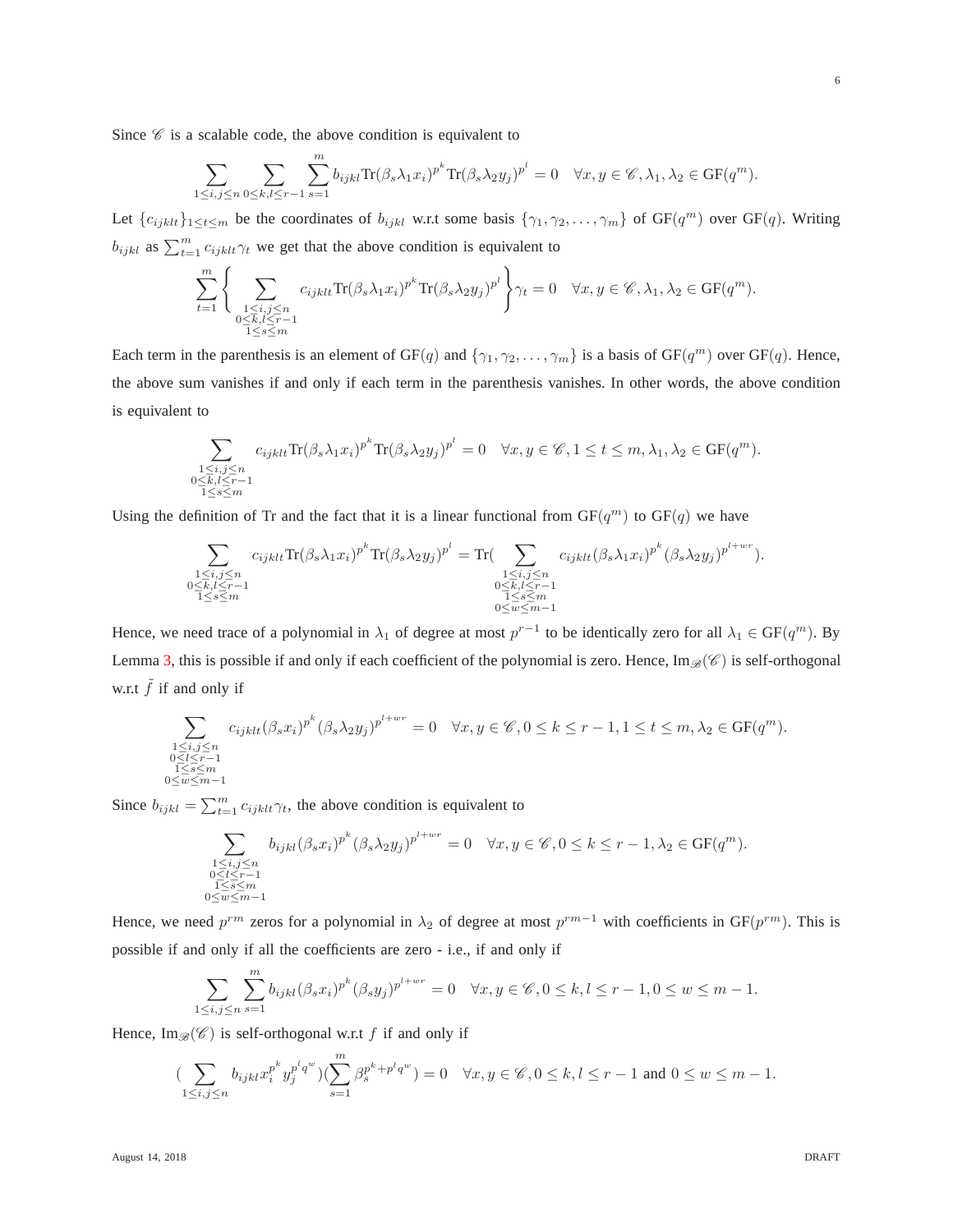7

Since, every element in GF( $q^m$ ) has a pth root and GF( $q^m$ ) is of characteristic p, Im $_{\mathscr{B}}(\mathscr{C})$  is self-orthogonal w.r.t  $f$  if and only if

<span id="page-7-0"></span>
$$
\left(\sum_{1 \le i,j \le n} b_{ijkl} x_i y_j^{p^{l-k} q^w} \right) \left(\sum_{s=1}^m \beta_s^{1+p^{l-k} q^w} \right) = 0
$$

for all  $(x_1, ..., x_n), (y_1, ..., y_n) \in \mathscr{C}, 0 \leq k, l \leq r - 1$  and  $0 \leq w \leq m - 1$ 

Notice that in the above proof, the fact that  $\mathcal{B}'$  is a basis is never used. Hence, setting  $\mathcal{B}' = \{1\}$  we get our most general result concerning self-orthogonality of traces of codes.

*Theorem 5 (Self-orthogonality of Tr*( $\mathscr{C}$ )): Let  $\mathscr{C}$  be a code over GF( $q^m$ ). Let  $q = p^r$ , where p is a prime number. Let  $f: GF(q^m)^n \times GF(q^m)^n \rightarrow GF(q^m)$  be given by

$$
f((x_1,\ldots,x_n),(y_1,\ldots,y_n)) = \sum_{1 \leq i,j \leq n} \sum_{0 \leq k,l \leq rm-1} a_{ijkl} x_i^{p^k} y_j^{p^l}
$$

for some  $a_{ijkl} \in \text{GF}(q^m)$ ) and  $b_{ijkl} = \sum_{0 \le u,v \le m-1} a_{ij(k+ur)(l+vr)}$ . Then  $\text{Tr}(\mathscr{C})$  is self-orthogonal w.r.t f if and only if

$$
\sum_{1 \le i,j \le n} b_{ijkl} x_i y_j^{p^{l-k}q^w} = 0
$$

for all  $(x_1, ..., x_n), (y_1, ..., y_n) \in \mathscr{C}, 0 \leq k, l \leq r - 1$  and  $0 \leq w \leq m - 1$ 

The above two results say the following: given a basis for  $GF(p^{rm})$  over  $GF(p^{r})$  and a biadditive form f, we have  $r^2m$  related conjugate biadditive forms and  $r^2m$  power sums of the dual basis elements corresponding to each value of k, l and w. Im $\mathcal{B}(\mathscr{C})$  is self-orthogonal if and only if  $\mathscr{C}$  is self-orthogonal w.r.t all those biadditive forms for which the corresponding power sum of the dual basis elements is non-zero and  $Tr(\mathcal{C})$  is self-orthogonal if and only if  $\mathscr C$  is self-orthogonal w.r.t all the  $r^2m$  biadditive forms. We note that for a fixed k and l, all the m power sums  $\sum_{s=1}^{m} \beta_s^{1+p^{l-k}q^w}, 0 \le w \le m-1$  cannot be zero. ( $\sum_{w=0}^{m-1} \sum_{s=1}^{m} \beta_s^{1+p^{l-k}q^w} = \sum_{s=1}^{m} \text{Tr}(\beta_s)^{p^{1-k}} \beta_s \ne 0$ , since  $\mathscr{B}'$  is a basis for  $GF(q^m)$  over  $GF(q)$  and Tr is a non-zero linear functional from  $GF(q^m)$  to  $GF(q)$ .) Hence, Im<sub>B</sub>( $\mathscr{C}$ ) being self-orthogonal forces  $\mathscr{C}$  to be self-orthogonal w.r.t at least  $r^2$  biadditive forms. We note that some or all of these forms might be identically zero depending on f. For example, let q be even and f be given by  $f(x, y) = \sum_{i=1}^{n} x_i y_i + x_i y_i^q$ . Then  $\tilde{f}$  is the zero map.

## *B. Self-orthogonality of images w.r.t. all bases*

We now prove the equivalence of self-orthogonality of image for all bases and self-orthogonality of trace. By definition, each codeword of  $\text{Im}_{\mathscr{B}}(\mathscr{C})$  is got by concatenating certain codewords of  $\text{Tr}(\mathscr{C})$ . As observed in [\[8\]](#page-18-6), if  $Tr(\mathscr{C})$  is self-orthogonal w.r.t f then  $Im_{\mathscr{B}}(\mathscr{C})$  is self-orthogonal w.r.t f for every basis  $\mathscr{B}$ . The following two results show that the converse is also true except for the case  $q = m = 2$ . We give an example to show that the converse need not hold when  $q = m = 2$ . Later, we examine why this happens.

*Theorem* 6: Let  $\mathscr C$  be a scalable code of length n over  $GF(q^m)$ . Let  $f : GF(q^m)^n \times GF(q^m)^n \to GF(q^m)$ be a biadditive form and  $\tilde{f}: GF(q)^{mn} \times GF(q)^{mn} \to GF(q^m)$  be the biadditive form induced by f. Suppose  $q > 2$  and  $\text{Im}_{\mathscr{B}}(\mathscr{C})$  is self-orthogonal w.r.t  $\tilde{f}$  for three bases  $\mathscr{B}_1, \mathscr{B}_2, \mathscr{B}_3$  of  $GF(q^m)$  over  $GF(q)$  such that  $\mathscr{B}'_1$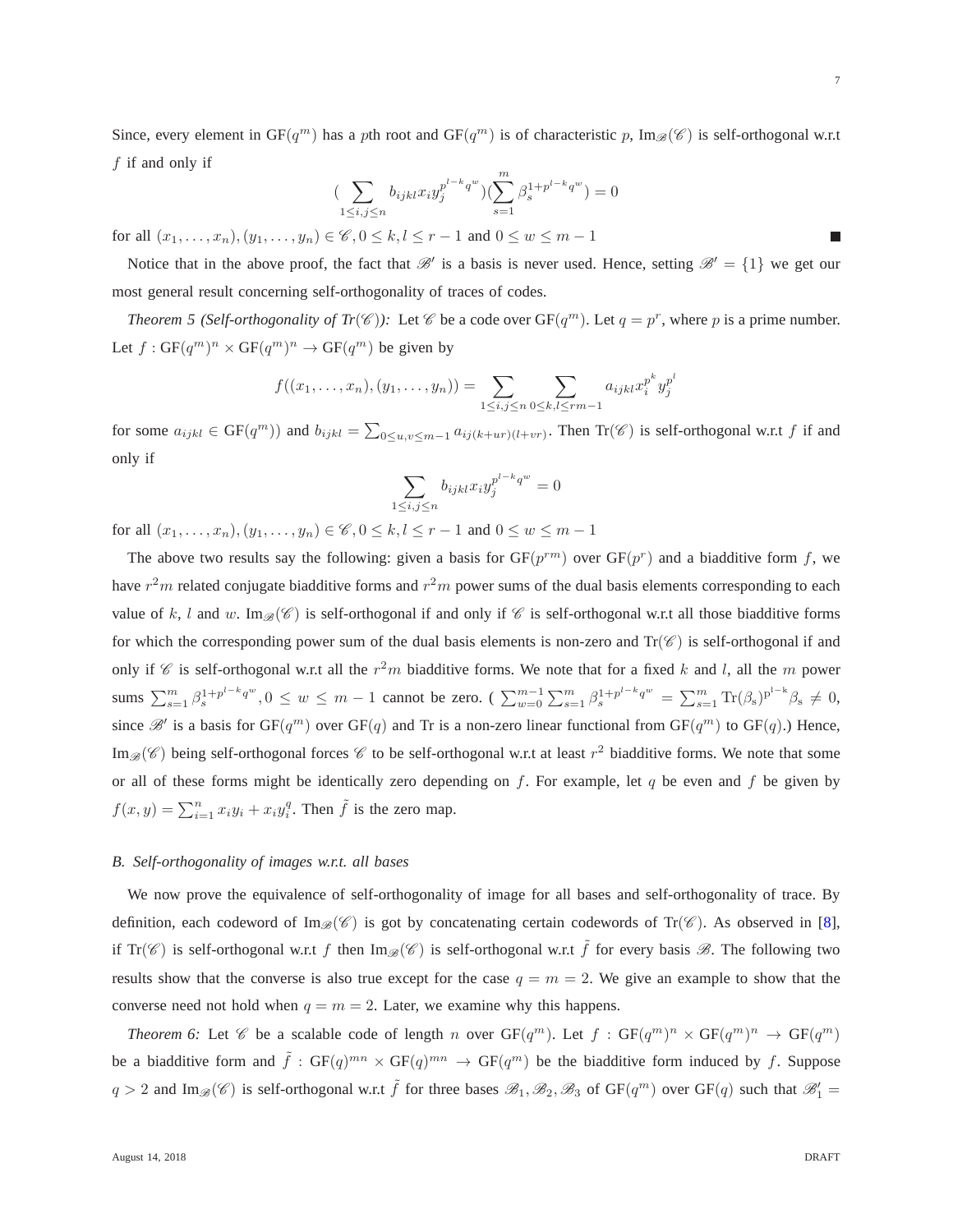$\{\beta_1,\ldots,\beta_m\},\mathscr{B}_2'=\{\beta_1+\alpha\beta_2,\beta_2,\ldots,\beta_m\}$  and  $\mathscr{B}_3'=\{\beta_1+\gamma\beta_2,\beta_2,\ldots,\beta_m\}$ , where  $\alpha$  and  $\gamma$  are distinct nonzero elements of GF(q). Then  $Tr(\mathcal{C})$  is self-orthogonal w.r.t f and Im $_{\mathcal{B}}(\mathcal{C})$  is self-orthogonal w.r.t  $\tilde{f}$  for all bases B.

*Proof:* From Theorems [4](#page-5-1) and [5,](#page-7-0) to prove that  $Tr(\mathscr{C})$  is self-orthogonal w.r.t. f it is enough to show that for all  $0 \le k, l \le r - 1$  and  $0 \le w \le m - 1$  one of the following equations is false:

<span id="page-8-0"></span>
$$
\sum_{s=1}^{m} \beta_s^{1+p^{l-k}q^w} = 0 \tag{1}
$$

$$
(\beta_1 + \alpha \beta_2)^{1 + p^{l-k} q^w} + \sum_{s=2}^m \beta_s^{1 + p^{l-k} q^w} = 0
$$
 (2)

$$
(\beta_1 + \gamma \beta_2)^{1 + p^{l-k} q^w} + \sum_{s=2}^m \beta_s^{1 + p^{l-k} q^w} = 0.
$$
 (3)

Suppose all the above three equations are true for some k, l and w. Using the fact that  $GF(q^m)$  is of characteristic  $p$  and comparing [\(1\)](#page-8-0) and [\(2\)](#page-8-0) and (1) and [\(3\)](#page-8-0) we have,

<span id="page-8-1"></span>
$$
\alpha \beta_2 \beta_1^{p^{l-k}q^w} + \alpha^{p^{l-k}q^w} \beta_1 \beta_2^{p^{l-k}q^w} + (\alpha \beta_2)^{1+p^{l-k}q^w} = 0.
$$
\n(4)

$$
\gamma \beta_2 \beta_1^{p^{l-k} q^w} + \gamma^{p^{l-k} q^w} \beta_1 \beta_2^{p^{l-k} q^w} + (\gamma \beta_2)^{1+p^{l-k} q^w} = 0.
$$
\n(5)

Multiplying [\(4\)](#page-8-1) by  $\gamma$  and [\(5\)](#page-8-1) by  $\alpha$ , subtracting one from the other and dividing the resulting equation by  $\beta_2^{p^{l-k}q^w}$ 2 we get

$$
(\gamma \alpha^{p^{l-k}q^w} - \alpha \gamma^{p^{l-k}q^w})\beta_1 + (\gamma \alpha^{1+p^{l-k}q^w} - \alpha \gamma^{1+p^{l-k}q^w})\beta_2 = 0.
$$

Since  $\beta_1$  and  $\beta_2$  are linearly independent over GF(q) we have  $\gamma \alpha^{p^{1-k}q^w} = \alpha \gamma^{p^{1-k}q^w}$  and  $\gamma \alpha^{1+p^{1-k}q^w} = \alpha \gamma^{1+p^{1-k}q^w}$ . Since  $\alpha$  and  $\gamma$  are distinct and non-zero these equations lead to a contradiction. It follows that Tr( $\mathscr{C}$ ) is selforthogonal w.r.t f, hence  $\text{Im}_{\mathscr{B}}(\mathscr{C})$  is self-orthogonal w.r.t  $\tilde{f}$  for all bases  $\mathscr{B}$ .

Notice that the condition  $q > 2$  is vital for the above theorem as two distinct nonzero elements are assumed to be available in the field. We next prove a similar result for the case  $m > 2$ .

*Theorem 7:* Let  $\mathscr C$  be a scalable code of length n over  $GF(q^m)$ . Let  $f: GF(q^m)^n \times GF(q^m)^n \to GF(q^m)$  be a biadditive form and  $\tilde{f}: GF(q)^{mn} \times GF(q)^{mn} \to GF(q^m)$  be the biadditive form induced by f. Suppose  $m > 2$ and Im<sub> $\mathcal{B}(\mathscr{C})$ </sub> is self-orthogonal w.r.t  $\tilde{f}$  for five bases  $\mathcal{B}_1, \mathcal{B}_2, \mathcal{B}_3, \mathcal{B}_4, \mathcal{B}_5$  of GF( $q^m$ ) over GF( $q$ ) such that  $\mathcal{B}'_1$  =  $\{\beta_1, \ldots, \beta_m\}, \mathscr{B}'_2 = \{\beta_1 + \alpha\beta_2, \beta_2, \ldots, \beta_m\}, \mathscr{B}'_3 = \{\beta_1 + \gamma\beta_3, \beta_2, \ldots, \beta_m\}, \mathscr{B}'_4 = \{\beta_1, \beta_2 + \delta\beta_3, \beta_3, \ldots, \beta_m\},\$ and  $\mathscr{B}'_5 = {\beta_1 + \alpha \beta_2 + \gamma \beta_3, \beta_2, \ldots, \beta_m}$ , where  $\alpha, \gamma, \delta$  are non-zero not necessarily distinct elements of GF(q). Then  $Tr(\mathscr{C})$  is self-orthogonal w.r.t f and  $Im_{\mathscr{B}}(\mathscr{C})$  is self-orthogonal w.r.t f for all bases.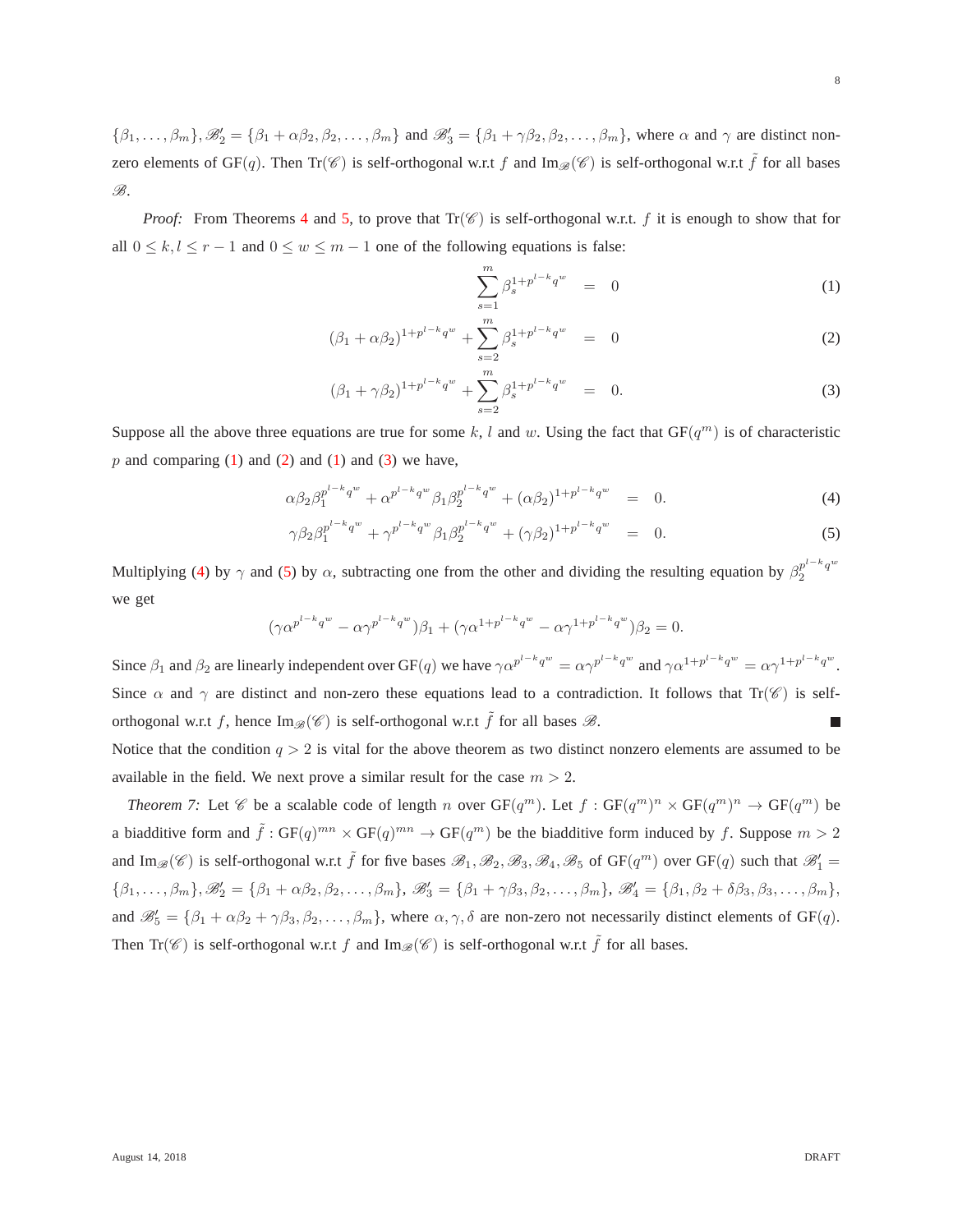*Proof:* From Theorems [4](#page-5-1) and [5,](#page-7-0) to prove that  $Tr(\mathscr{C})$  is self-orthogonal w.r.t. f it is enough to show that for all  $0 \le k, l \le r - 1$  and  $0 \le w \le m - 1$  one of the following equations is false:

<span id="page-9-0"></span>
$$
\sum_{s=1}^{m} \beta_s^{1+p^{l-k}q^w} = 0 \tag{6}
$$

$$
(\beta_1 + \alpha \beta_2)^{1 + p^{l-k} q^w} + \sum_{s=2}^m \beta_s^{1 + p^{l-k} q^w} = 0 \tag{7}
$$

$$
(\beta_1 + \gamma \beta_3)^{1 + p^{l-k} q^w} + \sum_{s=2}^m \beta_s^{1 + p^{l-k} q^w} = 0
$$
 (8)

$$
\beta_1^{1+p^{l-k}q^w} + (\beta_2 + \delta\beta_3)^{1+p^{l-k}q^w} + \sum_{s=3}^m \beta_s^{1+p^{l-k}q^w} = 0 \tag{9}
$$

$$
(\beta_1 + \alpha \beta_2 + \gamma \beta_3)^{1 + p^{l-k} q^w} + \sum_{s=2}^m \beta_s^{1 + p^{l-k} q^w} = 0.
$$
 (10)

Suppose all the above five equations are true for some k, l and w. Using the fact that  $GF(q^m)$  is of characteristic p and comparing  $(6)$  with each of  $(7)$ ,  $(8)$ ,  $(9)$  and  $(10)$  we have,

<span id="page-9-1"></span>
$$
\alpha \beta_2 \beta_1^{p^{l-k}q^w} + \alpha^{p^{l-k}q^w} \beta_1 \beta_2^{p^{l-k}q^w} + (\alpha \beta_2)^{1+p^{l-k}q^w} = 0, \qquad (11)
$$

$$
\gamma \beta_3 \beta_1^{p^{l-k}q^w} + \gamma^{p^{l-k}q^w} \beta_1 \beta_3^{p^{l-k}q^w} + (\gamma \beta_3)^{1+p^{l-k}q^w} = 0, \qquad (12)
$$

$$
\delta\beta_3 \beta_2^{p^{l-k}q^w} + \delta^{p^{l-k}q^w} \beta_2 \beta_3^{p^{l-k}q^w} + (\delta\beta_3)^{1+p^{l-k}q^w} = 0, \qquad (13)
$$

$$
\alpha^{p^{l-k}q^{w}}\beta_{1}\beta_{2}^{p^{l-k}q^{w}} + \gamma^{p^{l-k}q^{w}}\beta_{1}\beta_{3}^{p^{l-k}q^{w}} + \alpha\beta_{2}\beta_{1}^{p^{l-k}q^{w}} + (\alpha\beta_{2})^{1+p^{l-k}q^{w}} + \alpha\gamma^{p^{l-k}q^{w}}\beta_{2}\beta_{3}^{p^{l-k}q^{w}} + \gamma\beta_{3}\beta_{1}^{p^{l-k}q^{w}} + \gamma\alpha^{p^{l-k}q^{w}}\beta_{3}\beta_{2}^{p^{l-k}q^{w}} + (\gamma\beta_{3})^{1+p^{l-k}q^{w}} = 0.
$$
\n(14)

From  $(11)$ ,  $(12)$  and  $(14)$  above we have

<span id="page-9-2"></span>
$$
\alpha \gamma^{p^{l-k}q^w} \beta_2 \beta_3^{p^{l-k}q^w} + \gamma \alpha^{p^{l-k}q^w} \beta_3 \beta_2^{p^{l-k}q^w} = 0. \tag{15}
$$

Multiplying [\(15\)](#page-9-2) by  $\delta$  and [\(13\)](#page-9-1) by  $\gamma \alpha^{p^{1-k}q^w}$ , subtracting one from the other and dividing the resulting equation by  $\beta_3^{p^{l-k}q^w}$  we get

$$
(\gamma(\alpha\delta)^{p^{l-k}q^w} - \alpha\delta\gamma^{p^{l-k}q^w})\beta_2 + \gamma\alpha^{p^{l-k}q^w}\delta^{1+p^{l-k}q^w}\beta_3 = 0.
$$

Since  $\beta_2$  and  $\beta_3$  are linearly independent over GF(q) we have  $\gamma \alpha^{p^{l-k}q^w} \delta^{1+p^{l-k}q^w} = 0$  which is a contradiction to the fact that  $\alpha, \gamma$  and  $\delta$  are non-zero. It follows that Tr(C) is self-orthogonal w.r.t f, hence Im<sub>A</sub>(C) is self-orthogonal w.r.t  $\tilde{f}$  for all bases  $\mathcal{B}$ .

Notice that the condition  $m > 2$  has been used in the above theorem through the implicit assumption that a basis contains at least three elements  $\beta_1$ ,  $\beta_2$  and  $\beta_3$ . We now see that if either  $q > 2$  or  $m > 2$ , all images being self-orthogonal implies that trace is self-orthogonal. The only remaining case is that of images of codes over the field with  $q = 2$  and  $m = 2$ , namely GF(4) over GF(2).

When  $q = 2$  and  $m = 2$ , Tr( $\mathscr{C}$ ) need not be self-orthogonal even if Im<sub>B</sub>( $\mathscr{C}$ ) is self-orthogonal for all bases. Consider  $\mathscr{C} = \{(0,0,0), (1,\omega,\omega^2), (\omega,\omega^2,1), (\omega^2,1,\omega)\}\,$ , where  $\omega$  is a primitive element of GF(4). The three bases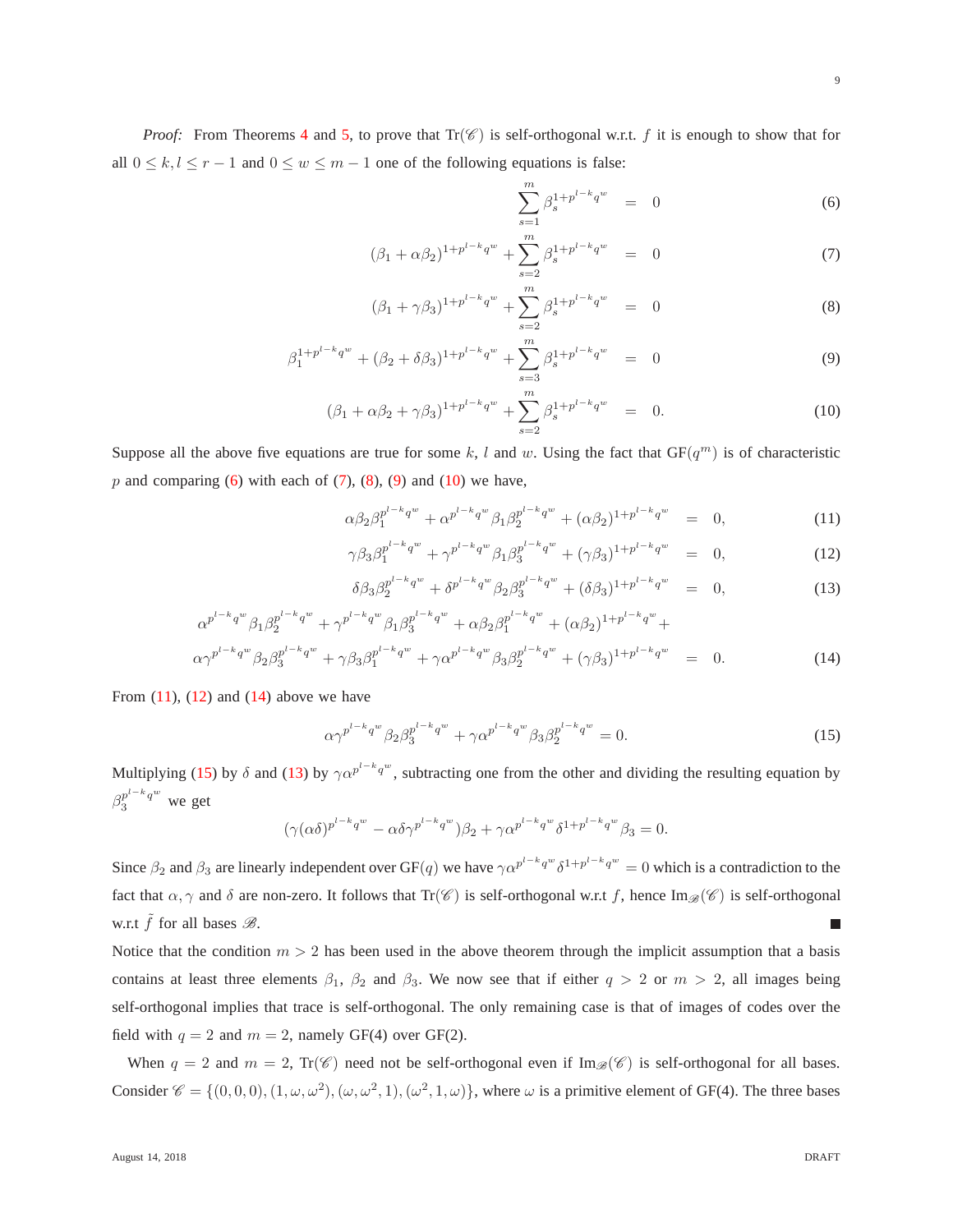for GF(4) over GF(2) are  $\mathcal{B}_1 = \{1, \omega\}, \mathcal{B}_2 = \{\omega, \omega^2\}, \mathcal{B}_3 = \{1, \omega^2\}.$  It is easily seen that

Im<sup>B</sup><sup>1</sup> (C ) = {(0, 0, 0, 0, 0, 0),(1, 0, 0, 1, 1, 1),(0, 1, 1, 1, 1, 0),(1, 1, 1, 0, 0, 1)}, Im<sup>B</sup><sup>2</sup> (C ) = {(0, 0, 0, 0, 0, 0),(1, 1, 1, 0, 0, 1),(1, 0, 0, 1, 1, 1),(0, 1, 1, 1, 1, 0)}, Im<sup>B</sup><sup>3</sup> (C ) = {(0, 0, 0, 0, 0, 0),(1, 0, 1, 1, 0, 1),(1, 1, 0, 1, 1, 0),(0, 1, 1, 0, 1, 1)}.

Hence, all the three images are self-orthogonal w.r.t the canonical inner product but

$$
Tr(\mathscr{C}) = \{(0,0,0), (0,1,1), (1,1,0), (1,0,1)\}
$$

<span id="page-10-2"></span>and it is not self-orthogonal w.r.t the canonical inner product.

## IV. SOME SPECIAL CASES

In this section, we apply our main results to various specific situations to derive some results of interest.

#### *A. Self-orthogonality w.r.t Hermitian-type products*

We begin by considering self-orthogonality of images and trace of a scalable code w.r.t Hermitian-type products due to their importance. Let  $q = p^r$ , where p is a prime number. For  $0 \le k \le m - 1$  and  $0 \le l \le r - 1$ , a Hermitian-type product  $f_{kl}$ :  $GF(q^m)^n \times GF(q^m)^n \to GF(q^m)$  is defined as  $f_{kl}(x, y) = \sum_{i=1}^n x_i y_i^{p^l q^k}$  $i^{p \ q}$ , where  $x =$  $(x_1, \ldots, x_n), y = (y_1, \ldots, y_n)$ . Then the map  $\tilde{h}_l : GF(q)^{mn} \times GF(q)^{mn} \rightarrow GF(q)$  given by  $\tilde{h}_l(x, y) = \sum_{i=1}^{mn} x_i y_i^{p^l}$ i is the map induced by  $f_{kl}$  and the restricted map  $h_l : GF(q)^n \times GF(q)^n \to GF(q)$  is given by  $h_l(x, y) = \sum_{i=1}^n x_i y_i^{p^l}$  $\frac{p}{i}$  . Notice that the form  $f_{00}$  is the canonical inner product  $\sum_{i=1}^{n} x_i y_i$ , which results in both the restricted and induced maps being canonical as well.

<span id="page-10-0"></span>We now restate our main results for the case of Hermitian-type products in the following two theorems for ease of reference and clarity.

*Theorem 8 (Self-orthogonality of Im* $\mathscr{B}(\mathscr{C})$ ): Let  $\mathscr{C}$  be a scalable code of length n over  $GF(q^m)$ ,  $\mathscr{B}$  be a basis of  $GF(q^m)$  over  $GF(q)$  and  $\mathscr{B}' = {\beta_1, \ldots, \beta_m}$  be the dual basis of  $\mathscr{B}$ . Then  $Im_{\mathscr{B}}(\mathscr{C})$  is self-orthogonal w.r.t the Hermitian-type product,  $\sum_{i=1}^{mn} x_i y_i^{p^l}$  $i$ <sup>p</sup> if and only if

$$
(\sum_{i=1}^{n} x_i y_i^{p^l q^k})(\sum_{j=1}^{m} \beta_j^{1+p^l q^k}) = 0
$$

<span id="page-10-1"></span>for all  $x = (x_1, ..., x_n), y = (y_1, ..., y_n) \in \mathscr{C}$  and  $0 \le k \le m - 1$ .

*Theorem 9 (Self-orthogonality of Tr(C)):* Let  $\mathscr C$  be a scalable code of length n over  $GF(q^m)$ . Then  $Tr(\mathscr C)$  is self-orthogonal w.r.t the Hermitian-type product,  $\sum_{i=1}^{n} x_i y_i^{p^i}$  $i$ <sup>p</sup> if and only if

$$
\sum_{i=1}^{n} x_i y_i^{p^l q^k} = 0
$$

for all  $x = (x_1, \ldots, x_n), y = (y_1, \ldots, y_n) \in \mathscr{C}$  and  $0 \le k \le m - 1$  - i.e., if and only if  $\mathscr{C}$  is self-orthogonal w.r.t  $f_{kl}$  for  $0 \leq k \leq m-1$ .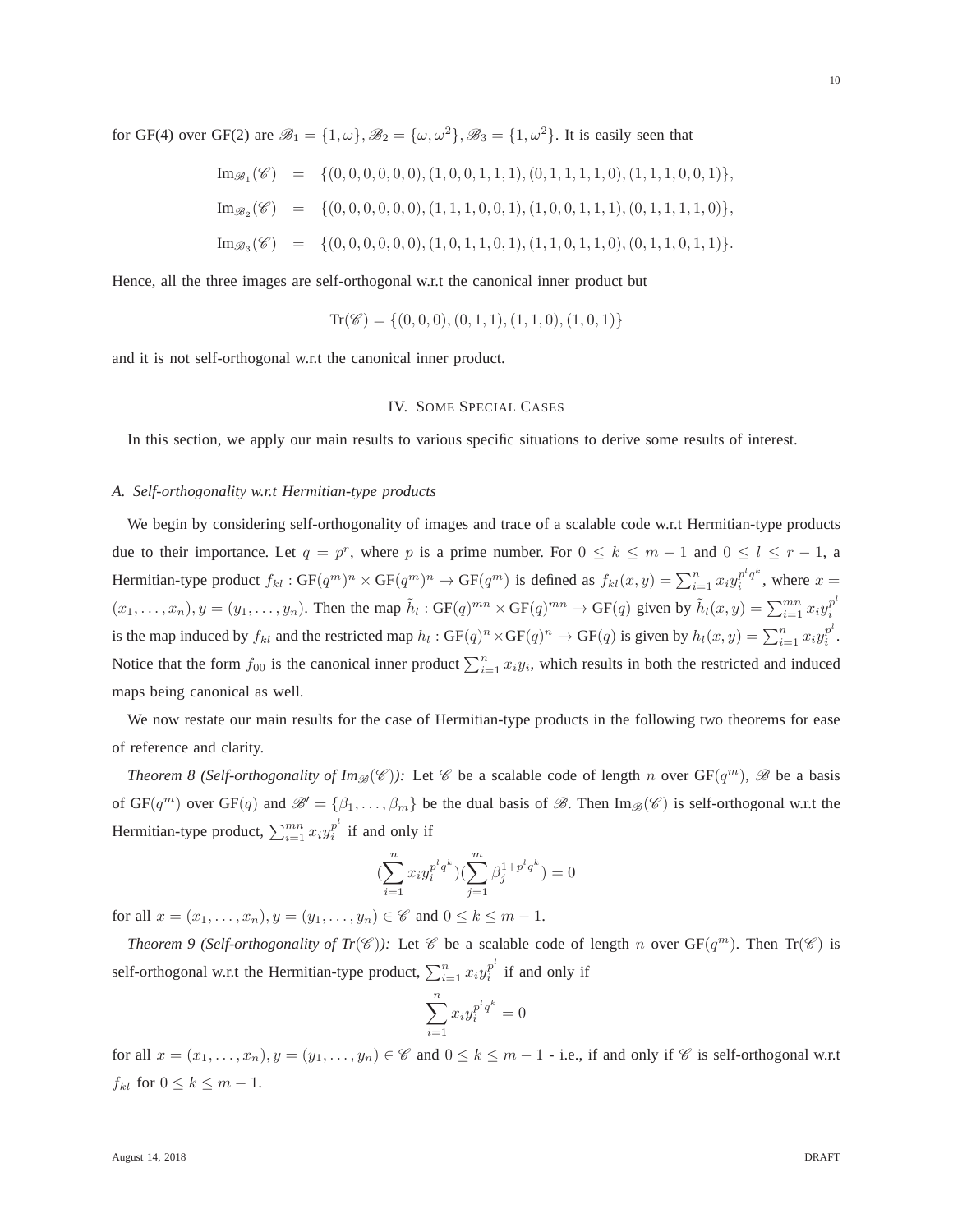The above two main results say the following: given a basis for  $GF(q^m)$  over  $GF(q)$  and the Hermitian-type product  $\sum_{i=1}^{mn} x_i y_i^{p^l}$  $i^{p^l}$  over GF(q), we have m related Hermitian-type products  $\sum_{i=1}^n x_i y_i^{p^l q^{k}}$  $i^{p^iq^n}$  over  $GF(q^m)$  and m power sums of the elements of the dual basis  $\sum_{j=1}^{m} \beta_j^{1+p^l q^k}$  $j_j^{1+p'q^*}$  corresponding to each value of  $k = 0, 1, \ldots, m-1$ .  $\text{Im}_{\mathscr{B}}(\mathscr{C})$  is self-orthogonal if and only if  $\mathscr{C}$  is self-orthogonal w.r.t all those Hermitian-type products for which the corresponding power sum of the dual basis elements is non-zero and  $Tr(\mathscr{C})$  is self-orthogonal if and only if  $\mathscr{C}$  is selforthogonal w.r.t all the  $m$  Hermitian-type products. For a fixed l, all the  $m$  power sums  $\sum_{j=1}^m \beta_j^{1+p^l q^k}$  $j^{1+p/q}$ ,  $0 \leq k \leq m-1$ cannot be zero. Hence,  $\text{Im}_{\mathscr{B}}(\mathscr{C})$  being self-orthogonal forces  $\mathscr{C}$  to be self-orthogonal w.r.t at least one Hermitiantype product.

## *B. Self-orthogonality w.r.t canonical inner product*

We now derive some interesting results for the case of the canonical inner product. Our interest is in finding non-self-orthogonal codes whose images are self-orthogonal w.r.t the canonical inner product. Most of our results are negative in this context.

*1) GF(4) over GF(2):* We have seen that images from GF(4) to GF(2) make an important counterexample for the situation where self-orthogonality w.r.t all bases does not imply self-orthogonality of the trace.

- *Proposition 10:* Let  $\mathcal C$  be a scalable code over GF(4). Then the following are equivalent:
- (i) Im $\mathcal{B}(\mathscr{C})$  is self-orthogonal w.r.t the canonical inner product for some basis  $\mathcal{B}$ .

(ii) Im $\mathcal{B}(\mathscr{C})$  is self-orthogonal w.r.t the canonical inner product for all bases  $\mathscr{B}$ .

(iii)  $\mathscr C$  is self-orthogonal w.r.t the canonical inner product.

*Proof:* The only bases for GF(4) over GF(2) are  $\mathcal{B}_1 = \{1, \omega\}$ ,  $\mathcal{B}_2 = \{1, \omega^2\}$ , and  $\mathcal{B}_3 = \{\omega, \omega^2\}$ , where  $\omega$ is a primitive element of GF(4). By simple computation, it is seen that  $\beta_1^{1+2^k} + \beta_2^{1+2^k}$  is non-zero for  $k = 0$  and zero for  $k = 1$  for the above three bases. It follows from this and Theorem [8](#page-10-0) that for any basis  $\mathscr{B}$ , Im $_{\mathscr{B}}(\mathscr{C})$  is self-orthogonal w.r.t the canonical inner product if and only if  $\mathscr C$  is self-orthogonal w.r.t the canonical inner product. It follows that the proposition is true.

*Alternate Proof (without using our results)*. From the definition of the trace map, it is seen that Tr(0)=0, Tr(1)=1, Tr( $\omega$ )=1, and Tr( $\omega^2$ )=1. Additionally, the trace map is given by Tr( $a$ ) =  $a + a^2$  and  $a^4 = a$  for all a in GF(4). Hence, if  $x$  and  $y$  are two elements of GF(4),

<span id="page-11-0"></span>
$$
\text{Tr}(x)\text{Tr}(y) + \text{Tr}(\omega^2 x)\text{Tr}(\omega^2 y) = \text{Tr}(\omega^2 xy),
$$
  

$$
\text{Tr}(\omega^2 x)\text{Tr}(\omega^2 y) + \text{Tr}(\omega x)\text{Tr}(\omega y) = \text{Tr}(xy),
$$
  

$$
\text{Tr}(\omega x)\text{Tr}(\omega y) + \text{Tr}(x)\text{Tr}(y) = \text{Tr}(\omega xy).
$$

Suppose  $\mathscr{B} = \mathscr{B}_1$ . Then  $\mathscr{B}' = {\omega^2, 1}$ . Hence, Im $\mathscr{B}(\mathscr{C})$  is self-orthogonal w.r.t the canonical inner product if and only if  $\sum_{i=1}^{n} \text{Tr}(a_i) \text{Tr}(b_i) + \text{Tr}(\omega^2 a_i) \text{Tr}(\omega^2 b_i) = 0$  for all  $(a_i), (b_i) \in \mathscr{C}$ . This is equivalent to  $\text{Tr}(\sum_{i=1}^{n} \omega^2 a_i b_i) = 0$ for all  $(a_i)$ ,  $(b_i) \in \mathscr{C}$ . This is true if and only if  $\sum_{i=1}^n a_i b_i = \omega$  or 0 for all  $(a_i)$ ,  $(b_i) \in \mathscr{C}$ . Suppose  $\sum_{i=1}^n a_i b_i = \omega$ for some  $(a_i)$ ,  $(b_i) \in \mathscr{C}$ . Since  $\mathscr{C}$  is scalable,  $(a_i) \in \mathscr{C}$  implies  $(\omega a_i) \in \mathscr{C}$ . In that case,  $\sum_{i=1}^n (\omega a_i) b_i = \omega^2$ , which is not possible. Hence,  $\text{Im}_{\mathscr{B}}(\mathscr{C})$  is self-orthogonal w.r.t the canonical inner product if and only if  $\sum_{i=1}^n a_i b_i = 0$  for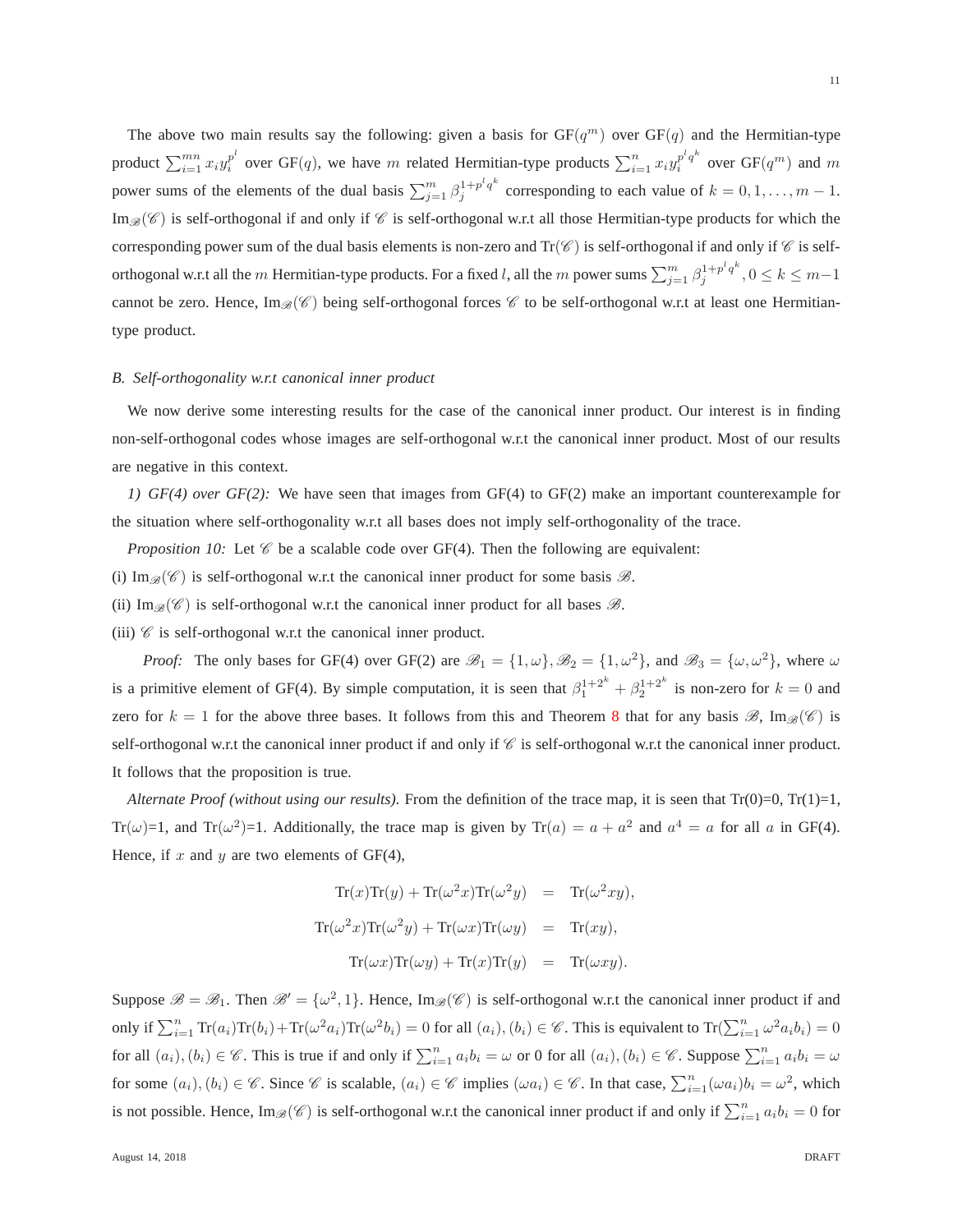all  $(a_i), (b_i) \in \mathscr{C}$  - i.e., if and only if  $\mathscr{C}$  is self-orthogonal w.r.t the canonical inner product. Similarly, if  $\mathscr{B} = \mathscr{B}_2$ and  $\mathscr{B}_3$  respectively, then  $\mathscr{B}' = {\omega, 1}$  and  $\mathscr{B}_3$  respectively and Im $_{\mathscr{B}}(\mathscr{C})$  is self-orthogonal w.r.t the canonical inner product if and only if  $\mathscr C$  is self-orthogonal w.r.t to the canonical inner product. Hence, (i) is equivalent to  $(iii)$ . From this it follows that  $(ii)$  and  $(iii)$  are equivalent and we are done. П

Let us examine the counterexample more closely. From Theorem [9,](#page-10-1)  $Tr(\mathscr{C})$  is self-orthogonal w.r.t the canonical inner product if and only if  $C$  is self-orthogonal w.r.t the canonical and the Hermitian inner products given by  $\sum x_i y_i$  and  $\sum x_i y_i^2$ , respectively. From Proposition [10,](#page-11-0) Im<sub> $\mathcal{B}(\mathscr{C})$ </sub> is self-orthogonal w.r.t the canonical inner product for all bases  $\mathscr B$  if and only if  $\mathscr C$  is self-orthogonal w.r.t the canonical inner product. Hence, we see that  $Tr(\mathscr C)$ being self-orthogonal is a more stringent condition than  $\text{Im}_{\mathscr{B}}(\mathscr{C})$  being self-orthogonal for all bases. Hence, for  $q = m = 2$ , we can say  $Tr(\mathcal{C})$  is self-orthogonal w.r.t the canonical inner product if and only if  $Im_{\mathscr{B}}(\mathcal{C})$  is self-orthogonal w.r.t the canonical inner product for some basis and  $\mathscr C$  is self-orthogonal w.r.t the Hermitian inner product.

2)  $GF(2<sup>m</sup>)$  over  $GF(2)$ : An interesting result for fields of even characteristic is that self-orthogonality of any image w.r.t the canonical inner product implies self-orthogonality of the original code.

*Proposition 11:* Let  $\mathscr C$  be a scalable code over  $GF(q^m)$  for some even q and  $\mathscr B$  be a basis of  $GF(q^m)$  over  $GF(q)$ . If Im<sub> $\mathcal{B}(\mathscr{C})$ </sub> is self-orthogonal w.r.t the canonical inner product, then so is  $\mathscr{C}$ .

*Proof:* Let  $\mathcal{B}' = \{\beta_1, \ldots, \beta_m\}$ . From Theorem [8,](#page-10-0) it is enough to show that  $\sum_{i=1}^m \beta_i^{1+q^0}$  $i^{1+q}$  is nonzero. Since q is even, the characteristic of GF(q<sup>m</sup>) is 2. Hence,  $\sum_{i=1}^{m} \beta_i^{1+q^0} = \sum_{i=1}^{m} \beta_i^2 = (\sum_{i=1}^{m} \beta_i)^2 \neq 0$ . Hence, if any q-ary image is self-orthogonal w.r.t the canonical inner product, then  $\mathcal C$  is self-orthogonal w.r.t the canonical inner product. г

*3) Self-dual basis:* Below is a well-known result. We give a novel proof using the ideas we have developed.

*Proposition 12:* Let  $\mathscr C$  be a scalable code over  $GF(q^m)$ ,  $\mathscr B = {\beta_1, \ldots, \beta_m}$  be a basis of  $GF(q^m)$  over  $GF(q)$ such that  $\mathscr{B}' = \mathscr{B}$ . Im $\mathscr{B}(\mathscr{C})$  is self-orthogonal w.r.t the canonical inner product if and only if  $\mathscr{C}$  is self-orthogonal w.r.t the canonical inner product.

*Proof:* Let A be a matrix defined by

$$
A = \begin{pmatrix} \beta_1 & \beta_1^q & \dots & \beta_1^{q^{m-1}} \\ \beta_2 & \beta_2^q & \dots & \beta_2^{q^{m-1}} \\ \vdots & \vdots & \vdots & \vdots \\ \beta_m & \beta_m^q & \dots & \beta_m^{q^{m-1}} \end{pmatrix}.
$$

Since  $\mathcal{B}' = \mathcal{B}$ , we have  $\text{Tr}(\beta_i \beta_j) = \delta_{ij}$  for  $1 \leq i, j \leq m$ . Hence,  $A \times A^T = I$ , where I is the  $m \times m$  identity matrix and  $A^T$  is the transpose of A. Hence,  $A^T \times A = I$ . The first row of  $A^T \times A$  is  $[\sum \beta_i^2, \dots, \sum \beta_i^{1+q^{m-1}}]$ . Hence,  $\sum_{i=i}^{m} \beta_i^{1+q^k} = \delta_{0k}$  for  $0 \le k \le m-1$ . From Theorem [8,](#page-10-0) it follows that  $\text{Im}_{\mathscr{B}}(\mathscr{C})$  is self-orthogonal w.r.t the canonical inner product if and only if  $\mathscr C$  is self-orthogonal w.r.t the canonical inner product.

*4*) *GF*( $q^2$ ) *over GF*( $q$ ),  $4|(q-1)$ *:* 

*Proposition 13:* Let  $\mathscr C$  be a scalable code over GF(q<sup>2</sup>), where  $4|(q-1)$  and  $\mathscr B$  be a basis of GF(q<sup>2</sup>) over GF(q). If Im $\mathcal{B}(\mathscr{C})$  is self-orthogonal w.r.t the canonical inner product, then so is  $\mathscr{C}$ .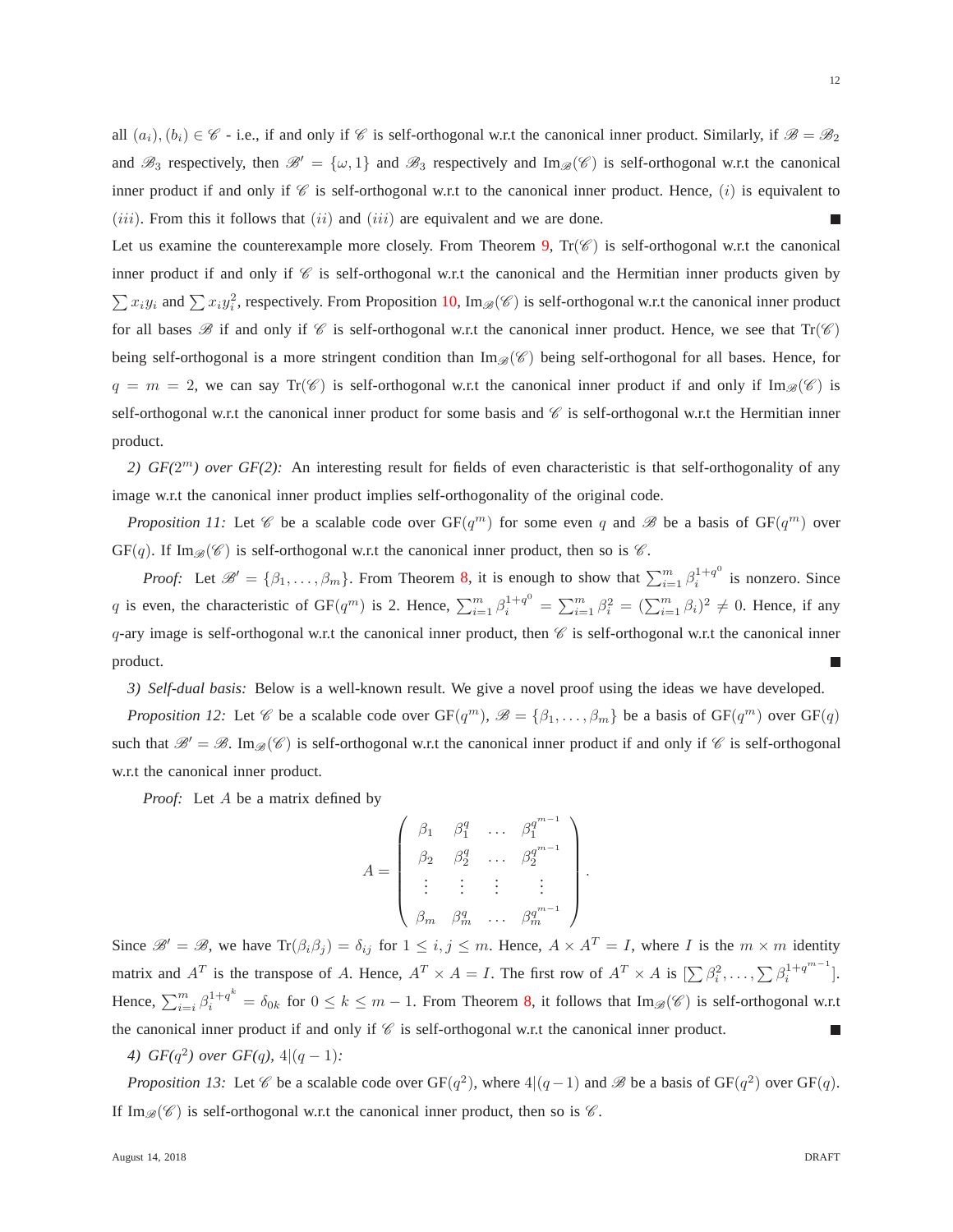*Proof:* From Theorem [8,](#page-10-0) it is enough to prove that for any basis  $\{\alpha, \beta\}$ ,  $\alpha^2 + \beta^2 \neq 0$ . Let  $\gamma$  be a primitive element of GF(q). Since  $4|q-1$ ,  $\gamma^{\frac{q-1}{4}} = i$  is a square-root of  $-1$  and belongs to GF(q). Since  $\alpha^2 + \beta^2 =$  $(\alpha + i\beta)(\alpha - i\beta)$  and  $\{\alpha, \beta\}$  is a basis over GF(q) it follows that  $\alpha^2 + \beta^2 \neq 0$  and we are done. г

It follows from Proposition [14](#page-13-1) below that for the case of quadratic extensions,  $\text{Im}_{\mathscr{B}}(\mathscr{C})$  being self-orthogonal forces  $\mathscr C$  to be self-orthogonal if and only if q is even or  $4|(q-1)$ . Therefore, if  $4|(q-3)$  one can have a non-self-orthogonal code  $\mathscr C$  such that  $\text{Im}_{\mathscr B}(\mathscr C)$  is self-orthogonal w.r.t the canonical inner product. Here is one possibility.

*Example:* Consider self-orthogonality of images of codes from GF(9) over GF(3) w.r.t the canonical inner product. Let  $\gamma$  be a primitive element of GF(9) such that  $\gamma^2 + \gamma + 2 = 0$ ,  $\gamma^8 = 1$  and  $\gamma^4 = -1$ . The power sums of interest for a basis  $\{\beta_1, \beta_2\}$  are  $\beta_1^2 + \beta_2^2$  and  $\beta_1^4 + \beta_2^4$ . The basis  $\mathscr{B} = \{1, \gamma^2\}$  is such that  $1 + \gamma^4 = 0$  and  $1 + \gamma^8 = -1$ . Therefore, a scalable code  $\mathscr C$  self-orthogonal w.r.t the Hermitian-type product  $\sum xy^3$  but non-self-orthogonal w.r.t the canonical inner product  $\sum xy$  will result in an image (w.r.t the basis  $\mathcal{B}'$ ) that is self-orthogonal w.r.t the canonical inner product. Such a code can be easily constructed using the method given in Section [VI.](#page-15-0)

Finally, we remark that self-dual codes can be obtained as images of codes as well. Self-dual codes are linear codes which have rate half and are self-orthogonal w.r.t the canonical inner product. Since rate is preserved by imaging, image of a code is self-dual if and only if it is self-orthogonal w.r.t the canonical inner product and the original code has rate half. Like in the above example, it is possible to have a non-self-orthogonal, rate-1/2 code to result in a self-dual image, if the basis is chosen carefully.

# V. QUADRATIC EXTENSIONS

<span id="page-13-0"></span>We have seen before that if the trace of a code is self-orthogonal, all images are self-orthogonal. Converse is also true except in the case of binary images of 4-ary codes. This leads us to the search for situations where trace of a code is not self-orthogonal but an image with respect to some basis is self-orthogonal w.r.t a given Hermitian-type product. We begin by looking at quadratic extensions - i.e.,  $GF(q^2)$  over  $GF(q)$ .

Let  $q = p^r$ , where p is a prime number. Let  $\mathscr C$  be a scalable code of length n over  $GF(q^2)$  and  $\mathscr B$  be a basis of  $GF(q^2)$  over  $GF(q)$  such that  $\mathscr{B}' = {\alpha, \beta}.$  Let  $f_{kl}$  be the Hermitian-type product as defined before. From Theorems [8](#page-10-0) and [9,](#page-10-1) we know that self-orthogonality of Im<sub> $\mathcal{B}(\mathscr{C})$ </sub> and Tr( $\mathscr{C}$ ) w.r.t  $\tilde{h}_l$  and  $h_l$ , respectively, is determined by self-orthogonality of  $\mathscr C$  w.r.t the forms  $\sum_{i=1}^n x_i y_i^{p^l}$  $i^{p^l}$  and  $\sum_{i=1}^n x_i y_i^{p^{l+r}}$  $e_i^{p^{t+r}}$  and the power sums  $\alpha^{1+p^l} + \beta^{1+p^l}$  and  $\alpha^{1+p^{l+r}} + \beta^{1+p^{l+r}}$ . Here we would like to determine when these power sums can vanish and hence determine what self-orthogonality of Im $_{\mathscr{B}}(\mathscr{C})$  w.r.t  $\tilde{h}_l$  implies about  $\mathscr{C}.$ 

Consider the power sum  $\alpha^{1+p^l} + \beta^{1+p^l}$ , where  $0 \le l \le 2r-1$  and  $\{\alpha, \beta\}$  is a basis of  $GF(q^2)$  over  $GF(q)$ . This sum vanishes if and only if there is a root of the equation  $X^{1+p^l} + 1 = 0$  in  $GF(q^2)$  which is not in  $GF(q)$ , the root being  $\frac{\alpha}{\beta}$ . Hence, we would like to determine when every root of the equation  $X^{1+p^l} + 1 = 0$  in GF(q<sup>2</sup>) is in  $GF(q)$ . We distinguish two cases, viz.  $p = 2$  and p odd.

<span id="page-13-1"></span>*Proposition 14:* Let  $q = p^r$ . Every root of the equation  $X^{1+p^l} + 1 = 0$  in  $GF(q^2)$  is in  $GF(q)$  - i.e., the power sum  $\alpha^{1+p^l} + \beta^{1+p^l}$  does not vanish for any basis  $\{\alpha, \beta\}$  of GF(q<sup>2</sup>) over GF(q), if and only if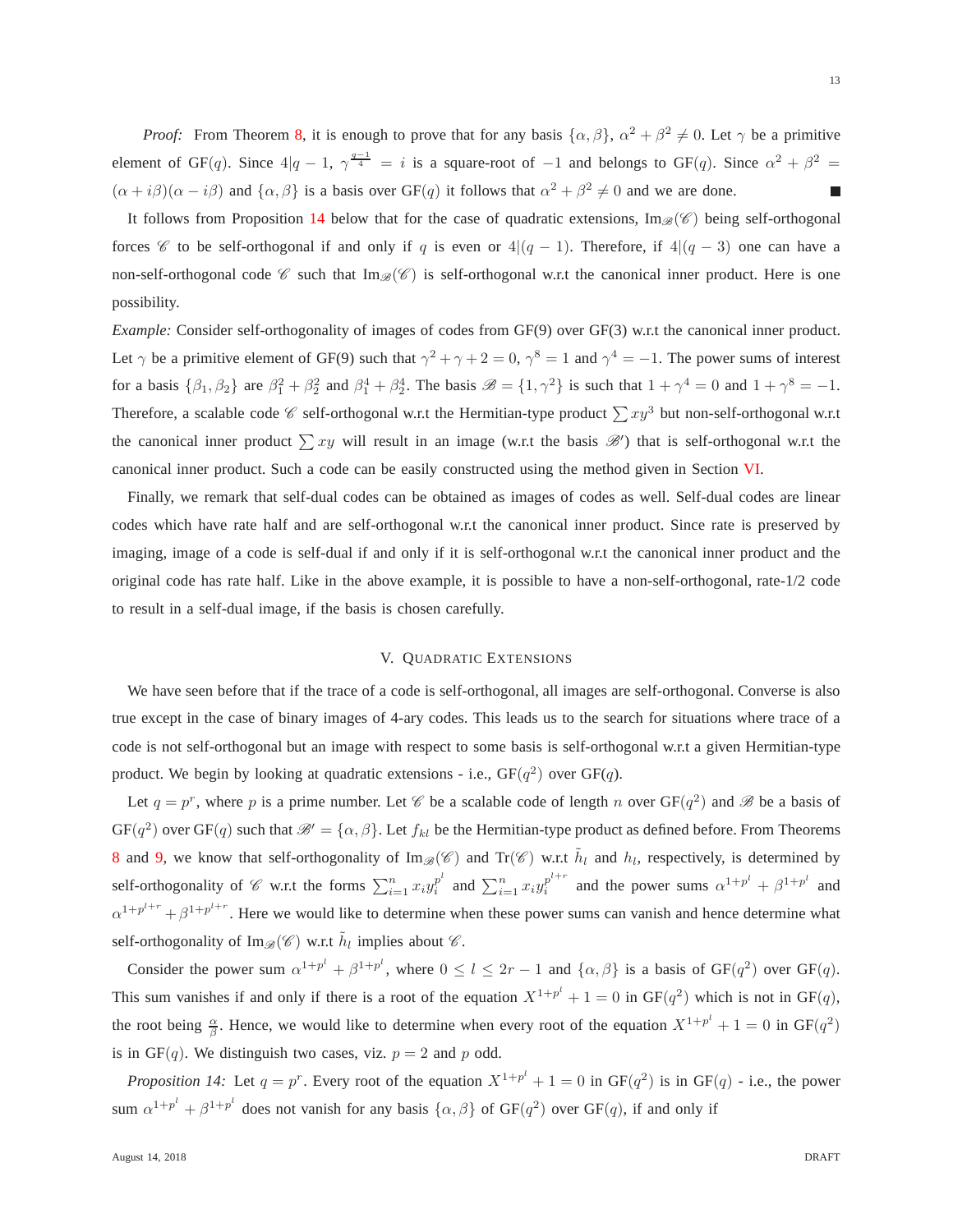(i)  $p = 2$  and  $gcd(2^l + 1, 2^r + 1) = 1$  or

(ii) p is odd and " there is a power of two which divides  $p^{r} - 1$  but not  $p^{l} + 1$  and  $gcd(p^{l} + 1, p^{r} + 1) = 2$ " or "every power of two dividing  $p^{2r} - 1$  divides  $p^{l} + 1$ ".

*Proof:* First consider the case  $p = 2$ . There is a root of the equation  $X^{1+2^l} + 1 = 0$ , say  $\gamma$ , in  $GF(q^2)$  if and only if order of  $\gamma$ , which divides  $2^{2r} - 1$ , also divides  $1 + 2^l$ . Hence, there is a root of  $X^{1+2^l}$  in  $GF(q^2)$  if and only if  $gcd(1+2^l, 2^{2r}-1) > 1$ .  $\gamma$  is in GF(q) if and only if order of  $\gamma$  divides  $2^r - 1$ . Hence, the following two statements are equivalent:

(i) Every root of the equation  $X^{1+2^l} + 1 = 0$  in  $GF(q^2)$  is in  $GF(q)$ 

(ii) Every number dividing  $gcd(1 + 2^l, 2^{2r} - 1)$  divides  $2^r - 1$ .

(ii) is clearly equal to the statement that  $gcd(1 + 2^l, 2^{2r} - 1)(2^r - 1)$ . Now,  $gcd(2^r + 1, 2^r - 1) = 1$  and  $2^{2r} - 1 =$  $(2^{r}-1)(2^{r}+1)$ . Hence,  $gcd(1+2^{l}, 2^{2r}-1)(2^{r}-1)$  if and only if  $gcd(2^{l}+1, 2^{r}+1)=1$ . Hence, part (i) is true.

Suppose p is odd. The equation  $X^{1+p^l} + 1 = 0$  has a root in  $GF(q^2)$  if and only if there is an element whose order divides  $2(1+p^l)$  and  $p^{2r}-1$  but not  $1+p^l$ . This root is in GF(q) if and only if its order divides  $p^r-1$ . Hence, the following two statements are equivalent:

- (i) Every root of the equation  $X^{1+p^l} + 1 = 0$  in  $GF(q^2)$  is in  $GF(q)$
- (ii) Every number dividing  $gcd(2(1 + p^{l}), p^{2r} 1)$  but not  $1 + p^{l}$  divides  $p^{r} 1$ .
- (ii) is clearly equivalent to the following statement:

(iii)  $gcd(2(1+p^l), p^{2r}-1) | (p^r-1)$  or  $gcd(2(1+p^l), p^{2r}-1) | (p^l+1)$ 

Let  $p^l + 1 = 2^a \prod_{i=1}^s p_i^{a_i}$ , where  $p_i$  are prime numbers and  $a_i$  are non-negative numbers. We note that  $gcd(p^r + 1)$  $(1, p^r - 1) = 2$ . Let  $p^r + 1 = 2^b \prod_{i=1}^t p_i^{b_i}$  and  $p^r - 1 = 2^c \prod_{i=t+1}^s p_i^{b_i}$ , where  $b_i$  are non-negative numbers. We have  $\gcd(2(1+p^l), p^{2r}-1) = 2^{\min(1+a,b+c)} \prod_{i=1}^s p_i^{\min(a_i,b_i)}.$ 

Hence,  $gcd(2(1 + p^l), p^{2r} - 1) | (p^r - 1)$  if and only if  $min(1 + a, b + c) \le c$  and  $min(a_i, b_i) = 0$  for  $1 \le i \le t$ .  $\min(1 + a, b + c) \leq c$  if and only if  $a < c$ . We know that  $a \geq 1$ . Since  $\gcd(p^r + 1, p^r - 1) = 2$ ,  $c \geq 2$  if and only if  $b = 1$ . Hence,  $\min(1 + a, b + c) \le c$  and  $\min(a_i, b_i) = 0$  for  $1 \le i \le t$  if and only if  $a < c$  and  $gcd(p^l+1, p^r+1) = 2$ . Hence,  $gcd(2(1+p^l), p^{2r}-1)$   $|(p^r-1)$  if and only if there is a power of two which divides  $p^{r} - 1$  but not  $p^{l} + 1$  and  $gcd(p^{l} + 1, p^{r} + 1) = 2$ .

<span id="page-14-0"></span> $gcd(2(1+p^l), p^{2r}-1) | (p^l+1)$  if and only  $min(a+1,b+c) \le a$  - i.e., if and only if  $b+c \le a$  - i.e., every power of two dividing  $p^{2r} - 1$  divides  $p^{l} + 1$ . Hence, part (ii) is true. г

*Proposition 15:* Let  $q = p^r$  and  $l \neq 0$ . Every root of the equation  $X^{1+p^l} + 1 = 0$  in  $GF(q^2)$  is in  $GF(q)$ - i.e., the power sum  $\alpha^{1+p^l} + \beta^{1+p^l}$  does not vanish for any basis  $\{\alpha, \beta\}$  of GF( $q^2$ ) over GF(q), if there is a power of two which divides  $r$  but not  $l$ .

*Proof:* Suppose  $p = 2$ . From the proof of Proposition [14,](#page-13-1) every root of the equation  $X^{1+p^l} + 1 = 0$  in  $GF(q^2)$ is in GF(q) if  $gcd(1+2^l, 2^{2r}-1) | (2^r-1)$ . Clearly,  $gcd(1+2^l, 2^{2r}-1) | gcd(2^{2l}-1, 2^{2r}-1) = 2^{2gcd(l,r)}-1$ . Additionally,  $2^{2gcd(l,r)} - 1/2^r - 1$  if and only if there is a power of two which divides r but not l. Hence, the result is true.

Suppose p is odd. From the proof of Proposition [14,](#page-13-1) every root of the equation  $X^{1+p^l} + 1 = 0$  in  $GF(q^2)$  is in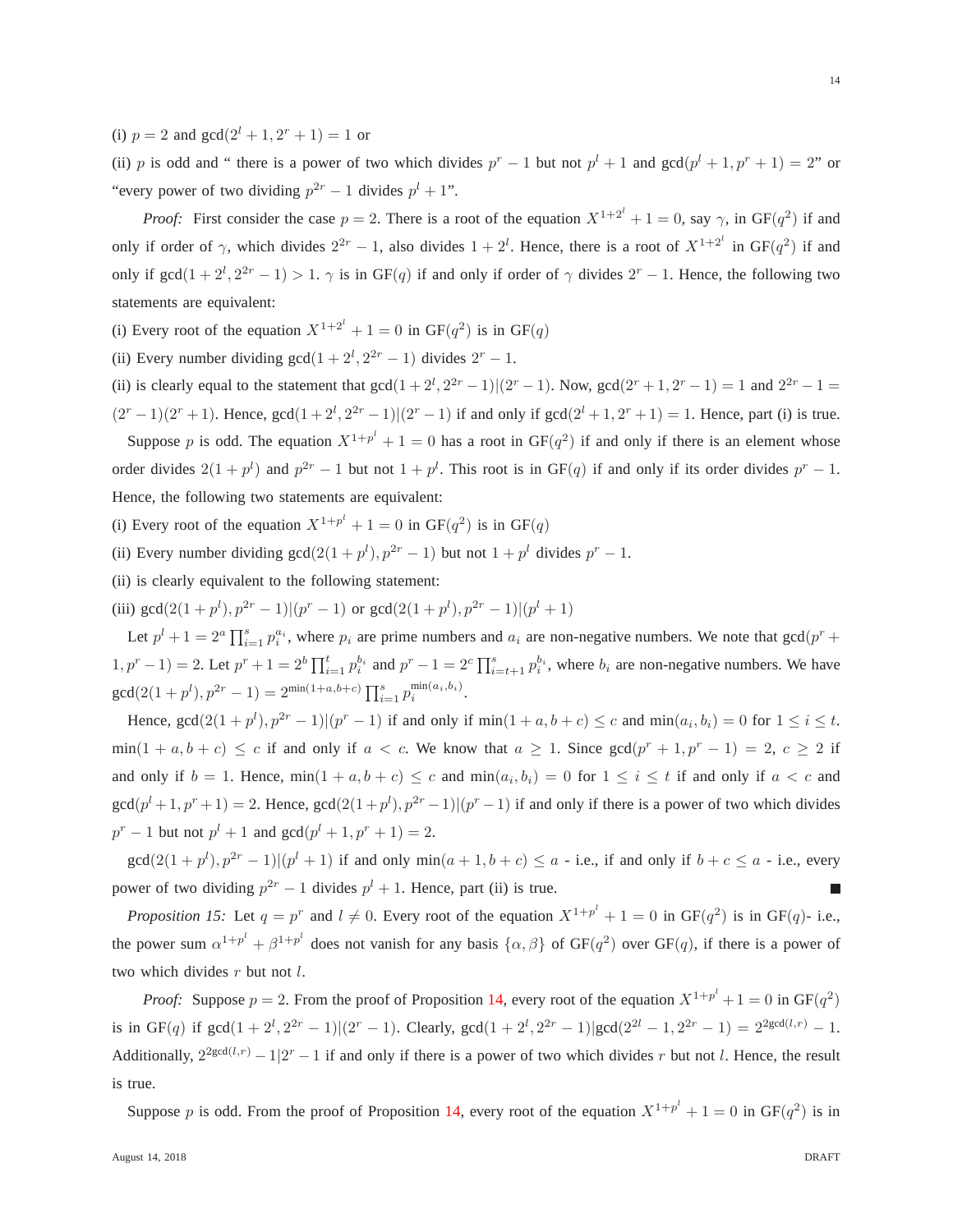$GF(q)$  if  $gcd(2(1+p^l), p^{2r}-1) | (p^r-1)$ . Since  $(p^l-1)/2$  is an integer,  $gcd(2(1+p^l), p^{2r}-1) | gcd(p^{2l}-1, p^{2r}-1)$  $p^{2gcd(l,r)}-1$ . Additionally,  $p^{2gcd(l,r)}-1$   $|p^r-1|$  if and only if there is a power of two which divides r but not l. Hence, the result is true. г

<span id="page-15-1"></span>Let  $\tilde{h}_l$  and  $h_l$  be the Hermitian-type products as defined in the previous section. Proposition [15](#page-14-0) immediately leads to the following two results:

*Corollary 16:* Let  $q = p^r$  and  $l \neq 0$ . Let  $\mathscr C$  be a scalable code over  $GF(q^2)$  and  $\mathscr B$  be a basis of  $GF(q^2)$  over GF(q). If there is a power of two which divides r but not l, then Im<sub> $\mathcal{B}(\mathscr{C})$ </sub> is self-orthogonal w.r.t  $\tilde{h}_l$  if and only if  $\text{Tr}(\mathscr{C})$  is self-orthogonal w.r.t  $h_l$ .

*Proof:* By Theorems [8](#page-10-0) and [9](#page-10-1) and the discussion in the starting of this section, self-orthogonality of Im<sub> $\mathcal{B}(\mathscr{C})$ </sub> w.r.t  $\tilde{h}_l$  and Tr( $\mathscr{C}$ ) w.r.t  $h_l$  are equivalent if and only if every root of the equations  $X^{1+p^l}+1=0$  and  $X^{1+p^{l+r}}+1=0$ in GF( $q^2$ ) is in GF(q). By Proposition [15,](#page-14-0) this is possible if there is a power of two which divides r but not l and  $r + l$  which is possible if and only if there is a power of two which divides r but not l. Hence, the result follows.

<span id="page-15-2"></span>*Corollary 17:* Let  $q = p^r$ . Let  $\mathscr C$  be a scalable code over  $GF(q^2)$  and  $\mathscr B$  be a basis of  $GF(q^2)$  over  $GF(q)$ . If r is a power of two, then  $\text{Im}_{\mathscr{B}}(\mathscr{C})$  is self-orthogonal w.r.t  $\tilde{h}_l$  if and only if  $\text{Tr}(\mathscr{C})$  is self-orthogonal w.r.t  $h_l$  for  $1 \le l \le r - 1$  and  $r + 1 \le l \le 2r - 1$ .

*Proof:* If r is a power of two and  $1 \le l \le r - 1$  and  $r + 1 \le l \le 2r - 1$ , then there is a power of two which divides  $r$  but not  $l$ , the power being  $r$  itself. Hence, the result follows from Corollary [16.](#page-15-1) г

From Proposition [14,](#page-13-1) we see that studying the behavior of  $gcd(p^r + 1, p^l + 1)$  is beneficial. Suppose that  $r \geq l$ . Then r can be written as  $r = al + b$ , where  $0 \le b < l$ . Hence,  $gcd(p^r + 1, p^l + 1) = gcd(p^r - p^l, p^l + 1)$  $\gcd(p^{r-l}-1, p^l+1) = \gcd(p^{r-l}+p^l, p^l+1) = \gcd(p^{r-2l}+1, p^l+1) = \ldots = \gcd(p^b+(-1)^a, p^l+1)$ . Similarly we see that the following results are true:

$$
gcd(p^{al+b} + 1, p^{l} + 1) = gcd(p^{b} + (-1)^{a}, p^{l} + 1)
$$
  
\n
$$
gcd(p^{al+b} - 1, p^{l} + 1) = gcd(p^{b} - (-1)^{a}, p^{l} + 1)
$$
  
\n
$$
gcd(p^{al+b} + 1, p^{l} - 1) = gcd(p^{b} + 1, p^{l} - 1)
$$
  
\n
$$
gcd(p^{al+b} - 1, p^{l} - 1) = gcd(p^{b} - 1, p^{l} - 1).
$$

From this it follows that  $gcd(p^r \pm 1, p^l \pm 1)$  takes one of these four values:  $1, 2, p^{gcd(r,l)} + 1, p^{gcd(r,l)} - 1$ . Hence, just by computing  $gcd(l, r)$  and checking for divisibility we can compute the values of  $gcd(p^r \pm 1, p^l \pm 1)$ .

<span id="page-15-0"></span>Finally, we note that the results relating to power sums which have been derived in this section can be used to determine what self-orthogonality of Im<sub> $\mathscr{B}(\mathscr{C})$ </sub> w.r.t  $\tilde{f}$  implies about  $\mathscr{C}$ .

### VI. QUANTUM CODE CONSTRUCTION

In this section, we specialize our results to cyclic codes and construct new quantum BCH codes from 4-ary images of  $4^m$ -ary codes. Suppose  $\mathscr C$  is a cyclic code of length n over  $GF(q^m)$  with generator polynomial  $g(x)$ 

г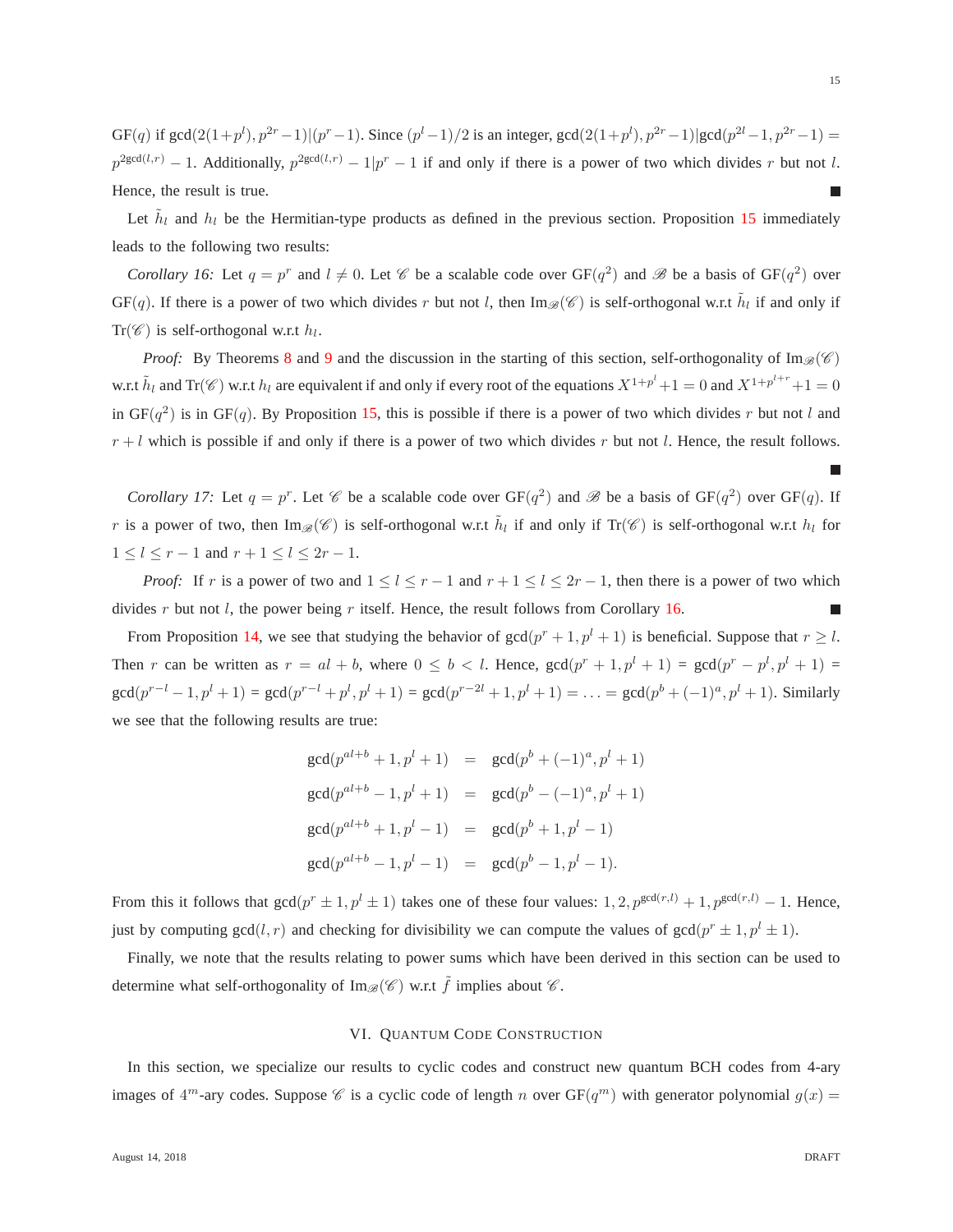$\prod_{i\in Z}(x-\alpha^i)$ , where  $\alpha$  is a primitive *n*th root. Then the set Z is called the *zeros of the code* and its complement S is called the *nonzeros of the code*. In our examples, we consider cyclic codes with blocklength  $n|(q^m-1)$ ; therefore, the zero set can be any subset of  $\{0, 1, \ldots, n-1\}$ . In some cases, the codes happen to be Reed-Solomon (RS) codes. The following two propositions are standard results about cyclic codes [\[3\]](#page-18-0) that are used in our construction. We provide short proofs for completeness.

<span id="page-16-0"></span>*Proposition 18:* Let  $\mathscr C$  be a cyclic code of length n over  $GF(q^m)$  with zero set Z and non-zero set S. For  $0 \leq s \leq n-1$ , let  $C_s$  denote the cyclotomic coset modulo n under multiplication by q containing s. Then Tr( $\mathscr{C}$ ) has non-zero set  $S^c = \bigcup_{s \in S} C_s$  and zero set  $Z^c = \bigcup_{\{s \mid C_s \subseteq Z\}} C_s$ .

*Proof:* If  $\mathscr C$  has zero set Z and non-zero set S, then the subfield subcode  $\mathscr C$ |GF(q) has zero set  $\cup_{s\in Z}C_s$ . By Delsarte's theorem [\[3\]](#page-18-0),  $\text{Tr}(\mathscr{C}) = (\mathscr{C}^{\perp}|\text{GF}(q))^{\perp}$ . Hence,  $\text{Tr}(\mathscr{C})$  has non-zero set  $-\cup_{s \in -S} C_s = \cup_{s \in S} C_s = S^c$  and so Tr( $\mathscr{C}$ ) has zero set  $\cup_{\{s|C_s \subseteq Z\}} C_s = Z^c$ .

<span id="page-16-1"></span>*Proposition 19:* Let  $\mathscr C$  be a cyclic code of length n over  $GF(q^m)$  with zero set Z and non-zero set S. Then the following are equivalent:

- (1)  $\mathscr{C}$  is self-orthogonal w.r.t the form  $\sum x_i y_i^{p^l}$ i
- $(2)(-p<sup>l</sup>S)$ (mod *n*) ⊆ Z
- $(3)(-p^{-l}S)(\text{mod } n) \subseteq Z$

*Proof:* Let  $\mathscr{C}' = \{(x_1^{p^l})\}$  $(p^{l}, p^{l}, \ldots, x_{n}^{p^{l}})$  :  $(x_{1}, \ldots, x_{n}) \in \mathscr{C}$ .  $\mathscr{C}'$  has zero set  $(p^{l}Z)(\text{mod } n)$  and non-zero set  $(p<sup>l</sup>S)$ (mod *n*). *C* is self-orthogonal w.r.t the form  $\sum x_i y_i^{p^l}$  $i<sup>p<sup>i</sup></sup>$  if and only if  $\mathscr{C}' \subseteq \mathscr{C}^{\perp}$ , which is equivalent to the condition  $(p<sup>l</sup>Z)(\text{mod } n) \supseteq -S$ . Taking complements, we have  $(1) \Leftrightarrow (2)$ . Dividing both sides by  $p<sup>l</sup>(\text{mod } n)$ , we have  $(1) \Leftrightarrow (3)$ г

We now consider some examples of codes which can be used to generate quantum codes. Consider cyclic codes of length n over  $GF(4^m)$  with zero set Z and non-zero set S. Let  $\mathscr B$  be a basis of  $GF(q^m)$  over  $GF(q)$  and  $\mathscr{B}' = {\beta_1, \ldots, \beta_m}$  be the dual basis of  $\mathscr{B}$ . From Propositions [18](#page-16-0) and [19](#page-16-1) and Theorems [8](#page-10-0) and [9,](#page-10-1) Tr( $\mathscr{C}$ ) is self-orthogonal w.r.t the Hermitian inner product if and only if

$$
-2S^c(\text{ mod } n) \subseteq Z^c,
$$

and Im $\mathcal{B}(\mathscr{C})$  is self-orthogonal w.r.t the Hermitian inner product if and only if

$$
-2^{2k+1}S \mod n \subseteq Z
$$
  
for  $k \in \{0, 1, \dots, m-1\}$  such that  $\sum_{i=1}^{m} \beta_i^{1+2^{2k+1}} \neq 0$ .

From the BCH bound, the minimum distance of  $\mathscr{C}$  and  $\mathscr{C}^{\perp}$  is at least 1 greater than the number of consecutive integers in  $Z$  and  $S$ , respectively.

*Example:* Consider GF(16) over GF(4). Here  $q = 4 = 2^2$  and  $l = 1$ . From Corollary [17,](#page-15-2) we know that there can be no scalable code whose image is self-orthogonal w.r.t the Hermitian inner product but not trace. Hence, in this case, there can be no improvement over the quantum codes given in [\[8\]](#page-18-6).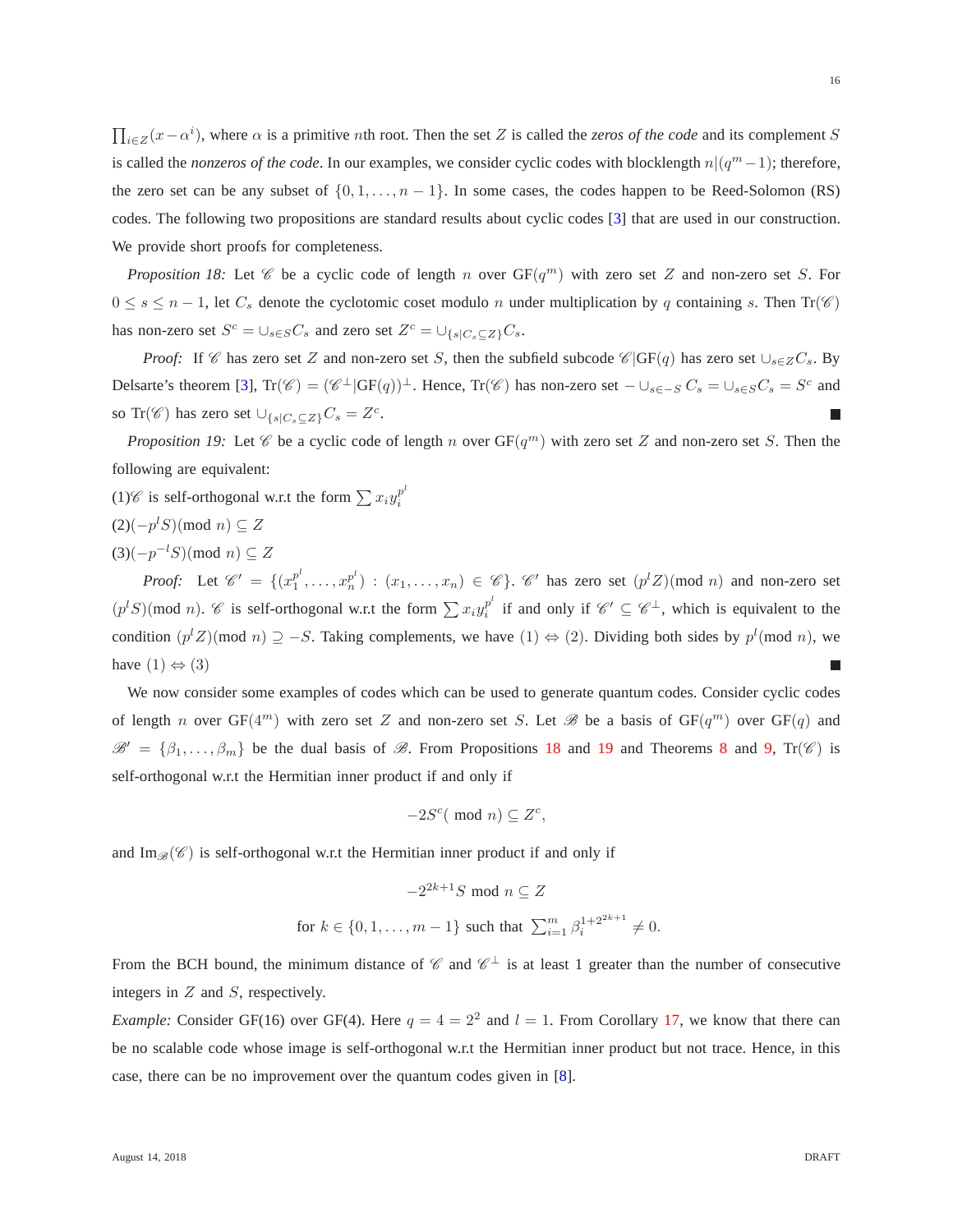#### TABLE I

<span id="page-17-0"></span>PARAMETERS  $[[n, k, d]]$  of quantum codes for  $m = 2, 3$  and  $n_0 = 15, 7, 63$ . S is the nonzero set of the cyclic code over

| m              | n <sub>0</sub> | $\mathbf n$ | $\bf k$ | d              | S                           | <b>Basis</b>                      |
|----------------|----------------|-------------|---------|----------------|-----------------------------|-----------------------------------|
| $\overline{2}$ | 15             | 30          | 26      | $\overline{2}$ | $\{1\}$                     | All                               |
|                |                | 30          | 22      | 3              | ${1,2}$                     | All                               |
|                |                | 30          | 18      | $\overline{4}$ | ${1,2,3}$                   | All                               |
|                |                | 30          | 14      | 5              | ${1,2,3,4}$                 | All                               |
| 3              | 7              | 21          | 15      | $\mathfrak{2}$ | $\{1\}$                     | All                               |
|                |                | 21          | 9       | 3              | ${1,2}$                     | All                               |
|                |                | 21          | 3       | $\overline{4}$ | ${1,2,3}$                   | $\mathscr{B}'_1$                  |
| 3              | 63             | 189         | 183     | $\overline{2}$ | $\{1\}$                     | All                               |
|                |                | 189         | 177     | 3              | ${1,2}$                     | All                               |
|                |                | 189         | 171     | $\overline{4}$ | ${1,2,3}$                   | All                               |
|                |                | 189         | 165     | 5              | ${1,2,3,4}$                 | All                               |
|                |                | 189         | 159     | 6              | ${1,2,3,4,5}$               | All                               |
|                |                | 189         | 153     | $\overline{7}$ | ${1,2,3,4,5,6}$             | All                               |
|                |                | 189         | 147     | 8              | ${1,2,3,4,5,6,7}$           | $\mathscr{B}_2'$                  |
|                |                | 189         | 141     | 9              | ${1,2,3,4,5,6,7,8}$         | $\mathscr{B}_2'$                  |
|                |                |             |         | $\ddot{\cdot}$ |                             | $\vdots$                          |
|                |                | 189         | 75      | 20             | ${1,2,3,,18,19}$            |                                   |
|                |                | 189         | 69      | 21             | $\{1,2,3,\ldots,18,19,20\}$ | $\mathscr{B}_2' \ \mathscr{B}_2'$ |

 $GF(4^m)$ .  $n = mn_0$ ,  $k = n - 2m|S|$ ,  $d = |S| + 1$ . Notation for basis is from examples.

*Example:* Consider GF(64) over GF(4). Let  $\alpha$  be a primitive root of the polynomial  $X^6 + X + 1$  in GF(64). The power sums of interest in a dual basis  $\{\beta_1, \beta_2, \beta_3\}$  are  $\beta_1^3 + \beta_2^3 + \beta_3^3$ ,  $\beta_1^9 + \beta_2^9 + \beta_3^9$ , and  $\beta_1^{33} + \beta_2^{33} + \beta_3^{33}$ .

- 1) Let  $n = 63$ .  $\mathscr{B}_2 = \{1, \alpha, \alpha^5\}$  is a basis such that the sum of 9th powers is zero. Hence,  $S \subseteq \{1, 2, ..., 62\}$ such that  $(-2S\cup -32S) \subseteq Z$  and  $-2S^c \nsubseteq Z^c$  leads to a cyclic code whose image w.r.t  $\mathscr{B}'_2$  is self-orthogonal but not trace. An example is  $S = \{1, 2, \ldots, 20\}$ . This code leads to an [[189,69,21]] quantum code and has largest minimum distance among quantum codes of length 189 obtained by images of cyclic codes of length 63 over GF(64). The table of codes from [\[8\]](#page-18-6) shows that trace is self-orthogonal for codes with nonzero sets  $\{1\}$  to  $\{1, 2, 3, 4, 5, 6\}$ . Hence, the maximum minimum distance possible was limited to 7 for trace-selforthogonal codes. Using self-orthogonality of images has resulted in the possibility of codes with minimum distance up to 21.
- 2) Let  $n = 7$ .  $\mathscr{B}_1 = \{1, \alpha^3, \alpha^{15}\}\$ is a basis such that the sum of 3rd and 33rd powers is zero.  $S = \{1, 2, 3\}\$ is such that  $-8S = \{4, 5, 6\}$ ,  $S^c = \{1, 2, 3, 4, 5, 6\}$ , and  $-2S^c = S^c$ . Hence, its image w.r.t  $\mathcal{B}'_1$  is selforthogonal but not trace. This code leads to an [[21,3,4]] quantum code and has largest minimum distance among quantum codes of length 21 obtained by images of cyclic codes of length 7 over GF(64).

Table [I](#page-17-0) is a partial list of quantum codes obtained by taking 4-ary images of cyclic codes over  $GF(16)$  and GF(64).